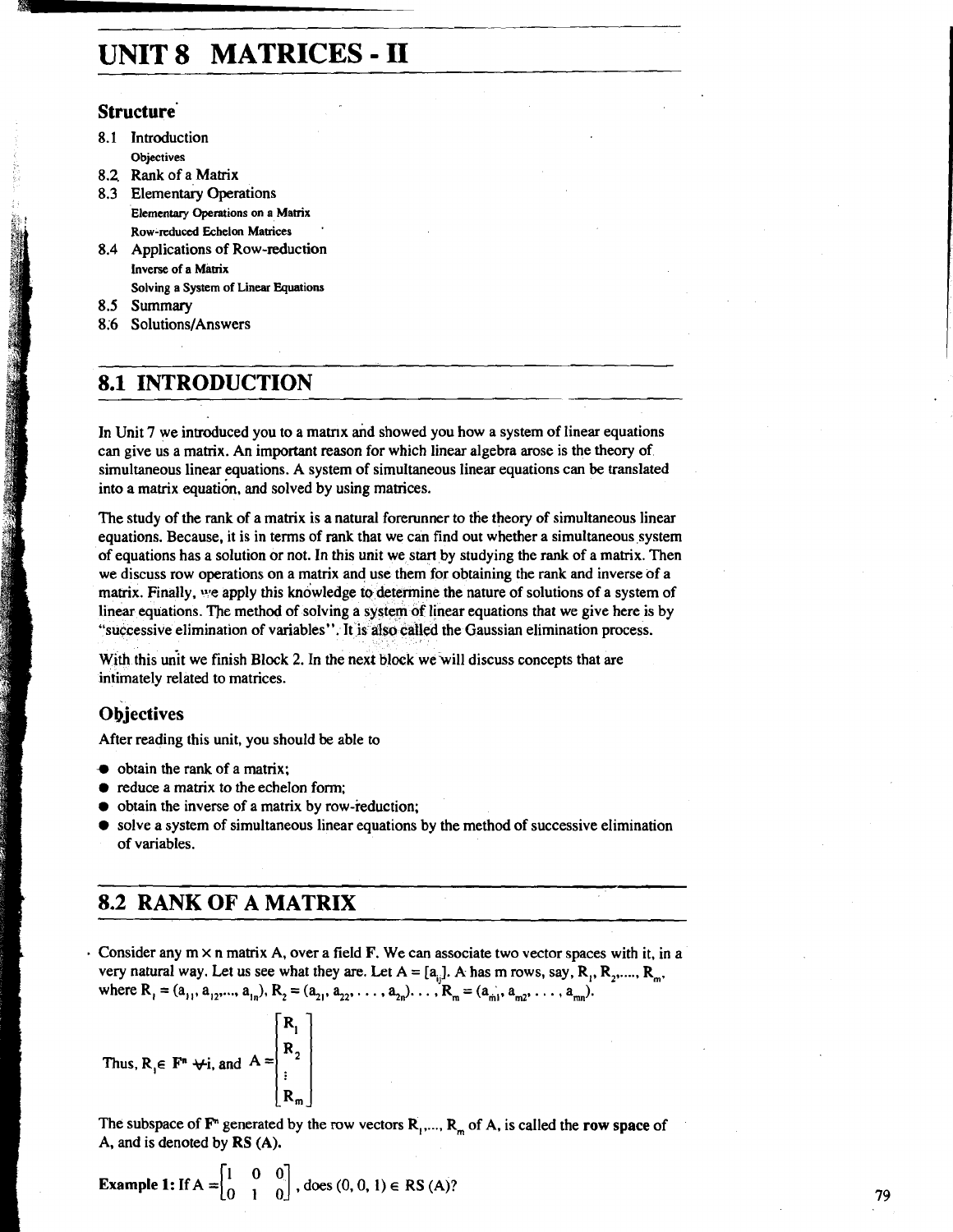**I inear Transformations and Matrices** 

Solution : The row space of A is the subspace of  $\mathbb{R}^3$  generated by  $(1, 0, 0)$  and  $(0, 1, 0)$ . Therefore, RS  $(A) = \{(a, b, 0) | a, b \in \mathbb{R}\}\)$ . Therefore  $(0, 0, 1) \notin \mathbb{R}$ S  $(A)$ .

**p** is the Greek letter 'tho' **The dimension of the row space of A is called the row rank of A, and is denoted by**  $p_i(A)$ **.** 

Thus,  $\rho_{r}(A)$  = maximum number of linearly independent rows of A.

In Example 1,  $\rho(A) = 2$  = number of rows of A. But consider the next example.

**Example 2:** If  $A = \begin{bmatrix} 1 & 0 \\ 0 & 1 \\ 2 & 0 \end{bmatrix}$ , find  $p_r(A)$ .

Solution: The row space of **A** is the subspace of **R2** generated by **(1.0). (0.1)** and **(2.0).** But **(2.0) already lies in the vector space generated by**  $(1,0)$  **and**  $(0,1)$ **; since**  $(2,0) = 2 (1,0)$ **.** Therefote, the row space of **A** is generated by the linearly independent vectors **(1.0)** and  $(0,1)$ . Thus,  $\rho_1(A) = 2$ .

So, in Example 2,  $\rho$ <sub>r</sub> (A) < number of rows of A.

In general, for any  $m \times n$  matrix A, RS (A) is generated by m vectors. Therefore,  $p(A) \le m$ . min (m, n) denotes 'the minimum of **Also, RS (A)** is a subspace of  $\mathbf{F}^n$  and dim  $\mathbf{F}^n = \mathbf{n}$ . Therefore,  $\mathbf{p}_r(A) \leq \mathbf{n}$ , the numbers of m and  $\mathbf{n}'$ .

Thus, for any  $m \times n$  matrix A,  $0 \le p$ ,  $(A) \le \min(m, n)$ .

**E** E1) Show that  $A = 0 \Leftrightarrow \rho(A) = 0$ .

Just **as** we have defined the row space of **A,** we can define the column space of A. Each column of A is an m-tuple, and hence belongs to  $\mathbf{F}^m$ . We denote the columns of A by  $C_1, \ldots, C_n$ . The subspace of  $\mathbf{F}^m$  generated by  $\{C_1, \ldots, C_n\}$  is called the **column space** of A and is denoted by CS (A). The dimension of CS **(A)** is called the column rank of **A,** and is denoted of  $p_a(A)$ . Again, since CS (A) is generated by n vectors and is a subspace of  $\mathbf{F}^m$ , we  $get 0 \leq \rho_c(A) \leq \min(m, n).$ denoted by  $\circ$  (A). Again, since CS (A)<br>denoted of  $\rho_c$  (A)  $\le$  min (m, n).<br>E2) Obtain the column rank and row r

**E** E2) Obtain the column rank and row rank of  $A = \begin{bmatrix} 1 & 0 \\ 0 & 1 \end{bmatrix}$ 

In **E2** you may have noticed that the row and column ranks of **A** are equal. In fact, in Theorem 1, we prove that  $\rho_r(A) = \rho_c(A)$ , for any matrix A. But first, we prove a lemma.

**Lemma** 1:Let **A, B be** two matrices over **F** such that **AB** is defined. Then

a)  $CS(AB) \subseteq CS(A)$ ,

b) RS **(AB)E** RS **(B).** 

Thus,  $\rho_c$  (AB) $\leq \rho_c$  (A),  $\rho_r$  (AB) $\leq \rho_r$  (B).

**Proof:** (a) Suppose  $A = [a_{ij}]$  is an  $m \times n$  matrix and  $B = [b_{ij}]$  is an  $n \times p$  matrix. Then, from Sec. 7.5, you know that the jth column of C = **AB** will be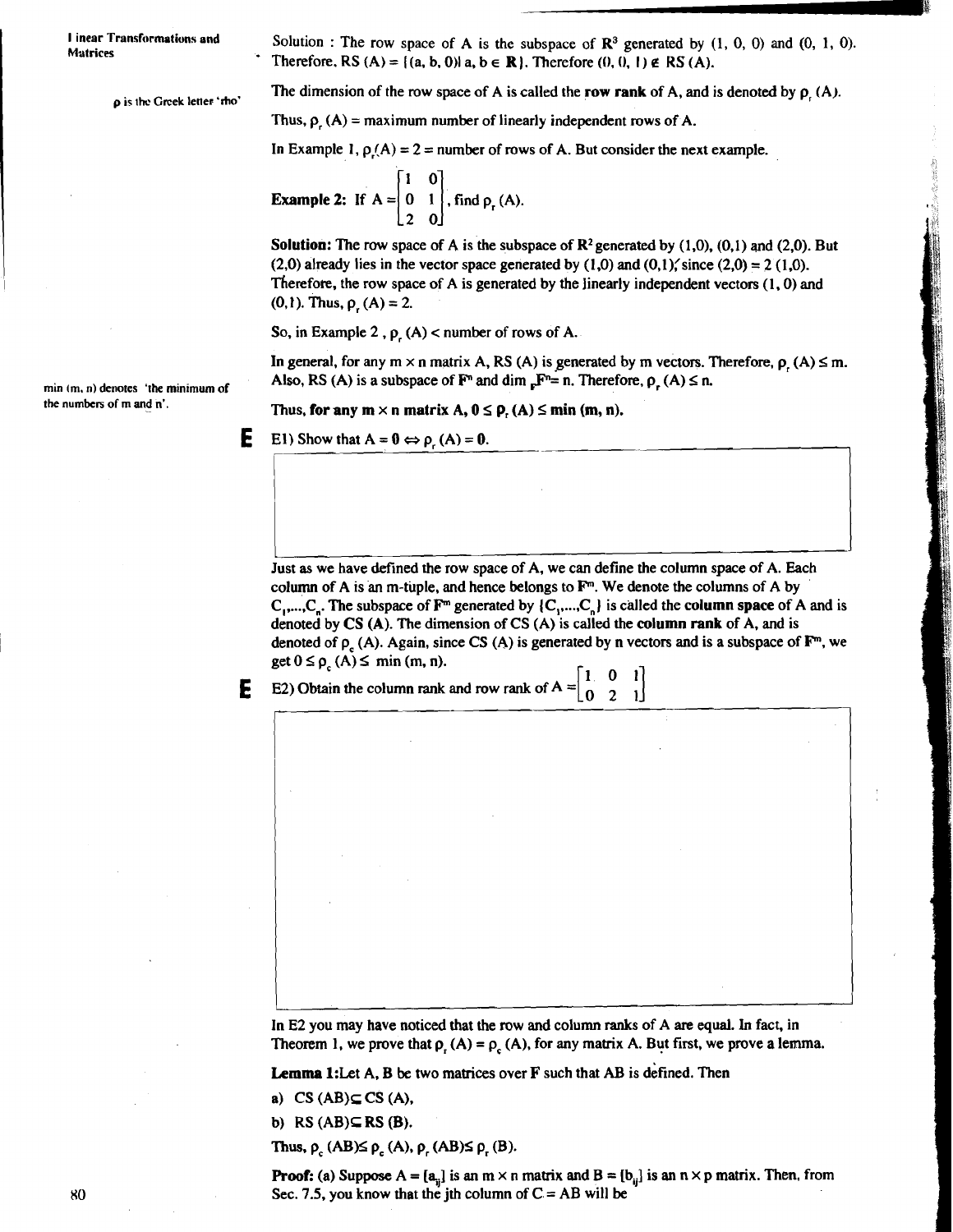$$
\begin{bmatrix} c_{1j} \\ c_{2j} \\ \vdots \\ c_{mj} \end{bmatrix} = \begin{bmatrix} \sum_{k=1}^{n} a_{1k} b_{kj} \\ \sum_{k=1}^{n} a_{2k} b_{kj} \\ \vdots \\ \sum_{k=1}^{n} a_{mk} b_{kj} \end{bmatrix} = \begin{bmatrix} a_{11} \\ a_{21} \\ \vdots \\ a_{mj} \end{bmatrix} b_{1j} + \dots + \begin{bmatrix} a_{1n} \\ a_{2n} \\ \vdots \\ a_{mn} \end{bmatrix} b_{nj}
$$

$$
= C_{1} b_{1j} + \dots + C_{n} b_{nj},
$$

where  $C_1$ , ....,  $C_n$  are the columns of A.

Thus, the columns of AB are linear combinations of the columns of A. Thus, the columns of

 $AB \in CS(A)$ . So,  $CS(AB) \subseteq CS(A)$ .

Hence,  $\rho_c(AB) \leq \rho_c(A)$ .

b) By a similar argument as above, we get  $RS(AB) \subseteq RS(B)$ , and so,  $\rho(AB) \leq \rho(B)$ .

**E** E3) Prove (h) of Lemma I.

We will now use Lemma 1 for proving the following theorem.

**Theorem 1:**  $\rho(A) = \rho(A)$ , for any matrix A over **F**.

**Proof:** Let  $A \in M_{\text{max in.}}(F)$  Suppose  $\rho_c(A) = r$  and  $\rho_c(A) = t$ .

Now,  $RS(A) = [{R_1, R_2, ..., R_m}]$ , where  $R_1, R_2, ..., R_m$  are the rows of A. Let  ${e_1, e_2, ..., e_n}$  be a basis of RS(A). Then R<sub>i</sub> is a linear combination of  $e_1$ ,..., $e_r$ , for each i=1,..,m. Let

$$
R_i = \sum_{j=1}^{r} b_{ij} e_j, \ i = 1, 2, ..., m, \text{ where } b_{ij} \in \mathbf{F} \text{ for } 1 \le i \le m, 1 \le j \le r.
$$

We can write these equations in matrix form as

$$
\begin{bmatrix} R_1 \\ \vdots \\ R_m \end{bmatrix} = \begin{bmatrix} b_{11} & \dots & b_{1r} \\ \dots & \dots & \dots \\ \dots & \dots & \dots \\ \dots & \dots & \dots \\ \dots & \dots & \dots \\ b_{m1} & \dots & b_{mr} \end{bmatrix} \begin{bmatrix} e_1 \\ \vdots \\ e_r \end{bmatrix}
$$

So, A = BE, where B = [b,,] is an m  $\times$  r matrix and E is the r  $\times$  n matrix with rows e<sub>r</sub>.e,...,e. (Remember,  $e_i \in \mathbf{F}^n$ , for each  $i = 1, ..., r$ .)

So,  $t = \rho_c(A) = \rho_c(BE) \le \rho_c(B)$ , by Lemma 1.

 $\leq r$ 

$$
\leq
$$
 min (m,r,)

Thus,  $t \leq r$ .

Just as we got  $A = BE$  above, we get  $A = [f_1, ..., f_n]D$ , where  $\{f_1, ..., f_n\}$  is a basis of the column space of A and D is a t  $\times$  n matrix. Thus,  $r = \rho(A) \leq \rho(A) \leq t$ , by Lemma 1. So we get  $r \le t$  and  $t \le r$ . This gives us  $r = t$ .

Theorem 1 allows us to make the following definition.

**Definition:** The integer  $\rho_c(A)$  (= $\rho_c(A)$ ) is called the **rank** of A, and is denoted by  $\rho(A)$ .

You will see that Theorem 1 is very helpful if we want to prove any fact about  $p(A)$ . If it is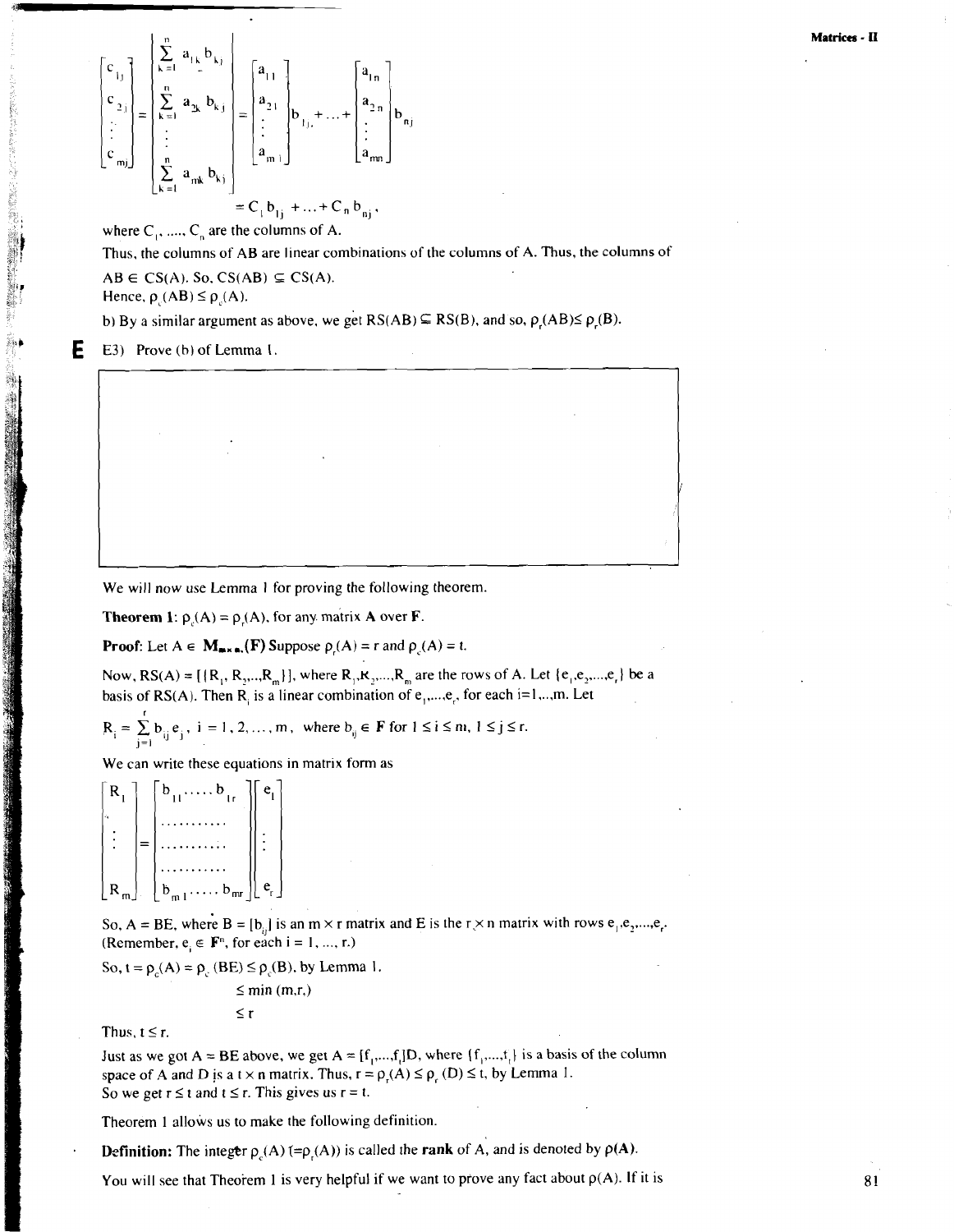**1, inear Transformations and** easier to deal with the rows of A we can prove the fact for  $\rho_r(A)$ . Similarly, if it is easier to the fact for  $\rho_r(A)$ . Similarly, if it is easier to deal with the columns of A, we can prove the fact for p (A). While proving Theorem 3 we have used this facility that Theorem 1 gives us.

Use Theorem I to solve the following exercises.

**E** E4) If A,B are two matrices such that AB is defined then show that  $\rho(AB) \leq \min (\rho(A), \rho(B)).$ 

**E E5**) Suppose  $C \neq 0 \in M_{max}(F)$ , and  $R \neq 0 \in M_{max}(F)$ , then show that the rank of the  $m \times n$  matrix CR is 1. (Hint: Use E4).

Does the term 'rank' seem familiar to you? Do you remember studying about the rank of a linear transformation in Unit **5?** We will now see if the rank of a linear transforniation is related to the rank of its matrix. The fdllowing theorem brings forth the precise relationship. (Go through Sec. 5.3 before going further.)

**Theorem 2:** Let U.V be vector spaces over **F** of dimensions n and m, respectively. Let B, be a basis of U and B, be a basis of V. Let  $T \in L(U,V)$ .

Then R(T)  $\simeq$  CS ([T]<sub>B<sub>1</sub>, B<sub>2</sub></sub>).

Thus, rank (T) = rank of  $[T]_{B_1, B_2}$ .

**Proof:** Let  $B_1 = \{e_1, e_2, \dots, e_n\}$  and  $B_2 = \{f_1, f_2, \dots, f_m\}$ . As in the proof of Theorem 7 of Unit 7,  $\theta: V \to M_{m_1}(F)$ :  $\theta(v)$  = coordinate vector of v with respect to the basis  $B_2$ , is an isomorphism.

Now.  $R(T) = \{ [T(e_1), T(e_2),..., T(e_n)] \}$ . Let  $A = [T]_{B_1 \cdot B_2}$  have  $C_1, C_2, ...., C_n$  as its columns. Then  $CS(A) = \{ [C_1, C_2, ..., C_n] \}$ . Also,  $\theta(T(e_i)) = C_i \forall i = 1, ..., n$ .

Thus.  $\theta:R(T) \rightarrow CS(A)$  is an isomorphism. :.  $R(T) \approx CS(A)$ .

**In particular.** dim  $R(T) = \dim CS(A) = \rho(A)$ .

That is, rank  $(T) = \rho(A)$ .

Theorem 2 leads us to the following corollary. It says that pre-multiplying or postmultiplying a matrix by invertible matrices does not alter its rank.

**Corollary 1:** Let A be an  $m \times n$  matrix. Let P,Q be  $m \times m$  and  $n \times n$  invertible matrices, respectively.

Then  $\rho$  (PAQ) =  $\rho(A)$ .

**Proof:** Let  $T \in L(U,V)$  be such that  $[T]_{B_1, B_2} = A$ . We are given matrices Q and P<sup>-1</sup>. Therefore, by Theorem 8 of Unit 7,  $\exists$  bases  $B'_1$  and  $B'_2$  of U and V, respectively, such that  $Q = M_B^B$  and  $P^{-1}$  =  $M_{B_2}^{B_2}$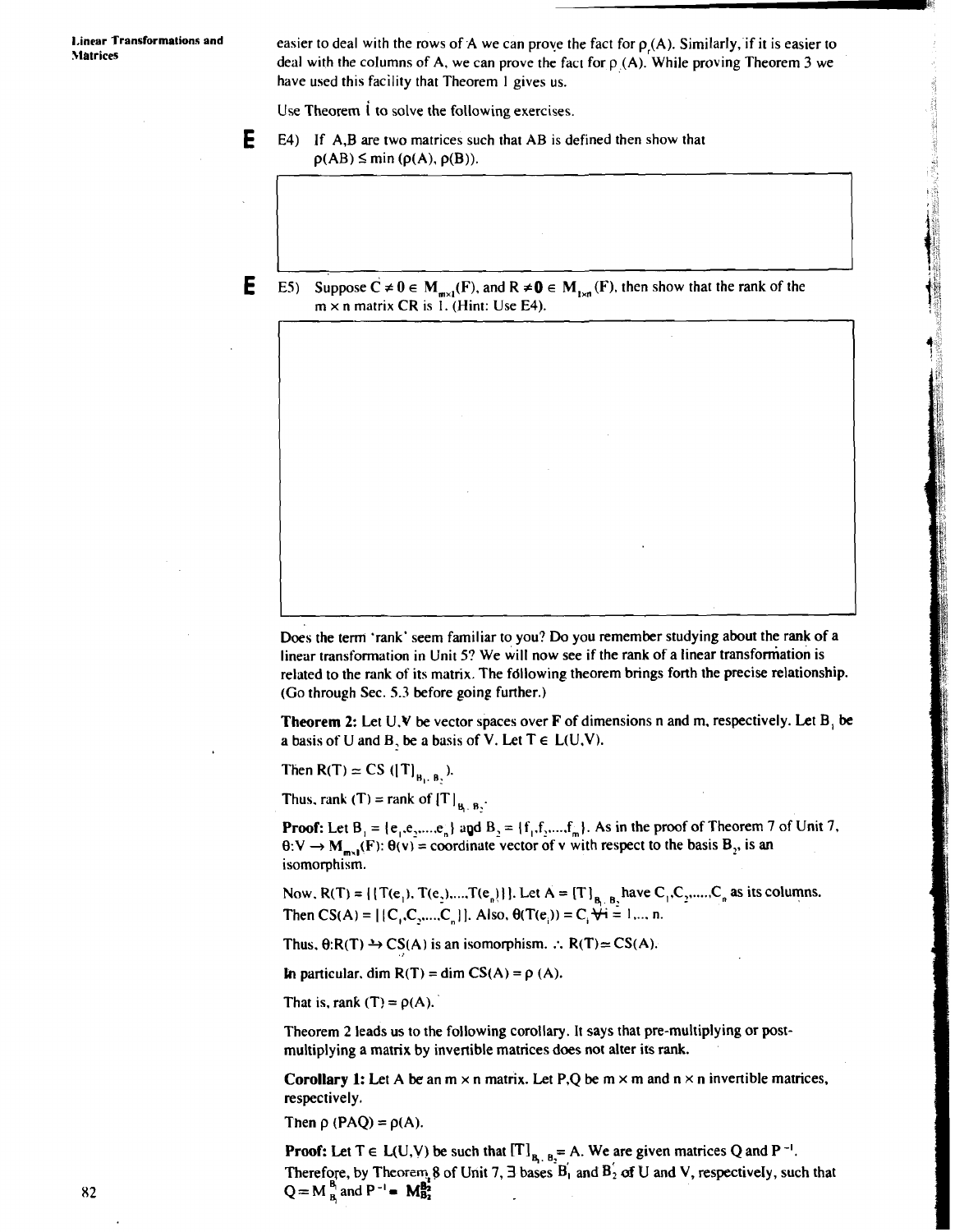Then, by Theorem 10 of Unit **7.,** 

 $[T]_{B_1, B_2'} = M_{B_2'}^{B_2} [T]_{B_1, B_2} M_{B_1}^{B_1'} = PAQ$ 

In other words, we can change the bases suitably so that the matrix of T with respect to the new bases is PAQ.

So, by Theorem 2,  $\rho(PAQ) = \text{rank}(T) = \rho(A)$ . Thus,  $\rho(PAQ) = \rho(A)$ .

**E** E6) Take A = 
$$
\begin{bmatrix} 1 & 2 & 3 \\ 0 & -1 & -2 \end{bmatrix}
$$
, P =  $\begin{bmatrix} 0 & 1 \\ -1 & 0 \end{bmatrix}$ , Q =  $\begin{bmatrix} 3 & 0 & 0 \\ 0 & 2 & 0 \\ 0 & 0 & 1 \end{bmatrix}$  Obtain PAQ

and show that  $\rho(PAO) = \rho(A)$ .

Now we state **and** prove another corollary to Theorem 2.-This corollary is useful because it transforms any matrix into a very simple matrix, namely, a matrix whose entries are 1 and 0 only.

**Corollary 2:** Let A be an  $m \times n$  matrix with rank r. Then **3** invertible matrices P and Q such that  $PAQ = \begin{bmatrix} I_r & 0 \\ 0 & 1 \end{bmatrix}$ 

**Proof:** Let  $T \in L(U,V)$  be such that  $[T]_{R_1, R_0} = A$ . Since  $\rho(A) = r$ , rank  $(T) = r$ .  $\therefore$  nullity  $(T)$ **EXECUTE:**  $L(t, v)$  be such that  $\{1\}_{B_1, B_2}$ .<br>= n – r (Unit 5, Theorem 5).

Let  $\{u_1, u_2, \ldots, u_n\}$  be a basis of Ker T. We extend this to form the basis

 $B'_{i} = \{u_{i}, u_{i}, \ldots, u_{n-i}, u_{n+i}, \ldots, u_{n}\}$  of U. Then  $\{T(u_{n-i}, \ldots, u_n)\}$  is a basis of R(T) **(See Unit 5,** proof of Theorem 5). Extend this set to form a basis  $B'_2$  of V, say  $B'_2$  =  $\{T(u_{n+r},...,T(u_n),v_{1},...,v_{m-r}\}.$  Let us reorder the elements of  $B'_i$  and write it as  $\mathbf{B}'_1 = {\mathbf{u}_{n-r+1}, ..., \mathbf{u}_n, \mathbf{u}_1, ..., \mathbf{u}_{n-r}}.$ 

Then, by definition,  $[T]_{B_1^{'},B_2^{'}} = \begin{bmatrix} 1_r & 0_{1 \times (n-r)} \\ 0_{(m-r) \times r} & 0_{(m-r) \times (n-r)} \end{bmatrix}$ 

where  $\mathbf{0}_{\infty}$  denotes the zero matrix of size sxt. (Remember that  $u_1,...,u_{n-1} \in$  Ker T.) Hence, PAQ =  $\begin{bmatrix} I_r & 0 \\ 0 & 0 \end{bmatrix}$ 

where  $Q = M_{B_1}^{B'_1}$  and  $P = M_{B'_2}^{B_2}$ , by Theorem 10 of Unit 7.

**Note:**  $\begin{bmatrix} I_r & \mathbf{0} \\ \mathbf{0} & \mathbf{0} \end{bmatrix}$  is called the **normal form** of the matrix A.

Consider the following example, which is the converse of **E5.** 

**Example 3:** A is an  $m \times n$  matrix of rank 1, show that  $\exists C \neq 0$  in  $M_{\text{max}}(F)$  and  $R \neq 0$  in  $M_{1}$  (F) such that  $A = CR$ .

**Solution:** By Corollary 2 (above),  $\exists$  P, O such that

$$
\mathbf{PAQ} = \begin{bmatrix} 1 & 0 & \dots & 0 \\ 0 & 0 & \dots & 0 \\ \vdots & \vdots & & \vdots \\ 0 & 0 & \dots & 0 \end{bmatrix}, \text{ since } \rho(A) = 1.
$$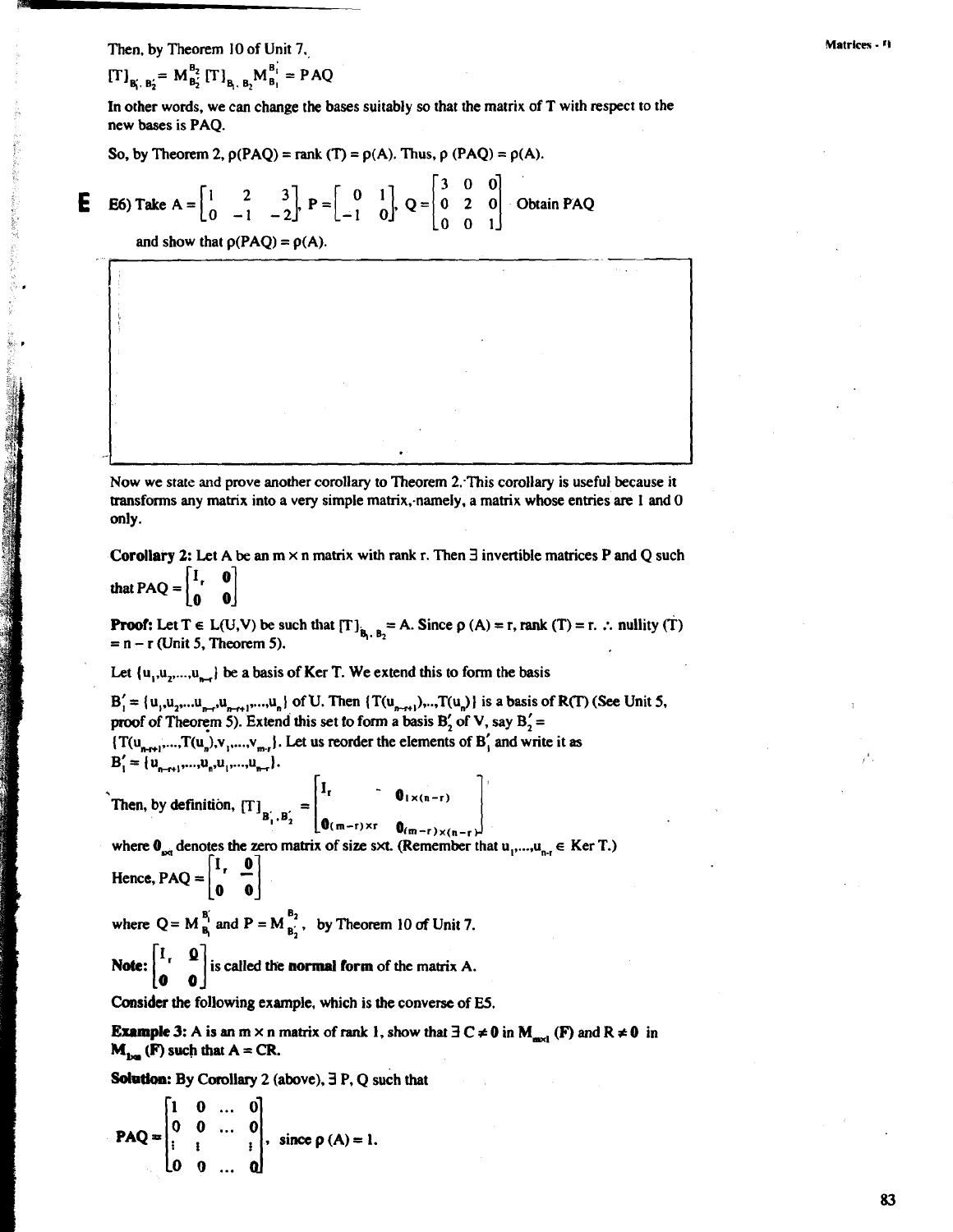$$
= \begin{bmatrix} 0 \\ \vdots \\ 0 \end{bmatrix} [1 \ 0 \dots 0]
$$
  
∴ A = P<sup>-1</sup> (PAQ)Q<sup>-1</sup> = P<sup>-1</sup>  $\begin{bmatrix} 1 \\ 0 \\ \vdots \\ 0 \end{bmatrix} [1 \ 0 \dots 0]Q^{-1} = CR,$   
where C = P<sup>-1</sup>  $\begin{bmatrix} 1 \\ 0 \\ \vdots \\ 0 \end{bmatrix}$  ≠ 0, R = [1 0 ... 0]Q<sup>-1</sup> ≠ 0.

 $\lceil \cdot \rceil$ 

**E**  $E$  E7) What is the normal form of diag  $(1, 2, 3)$ ?

The solution of E7 is a particular case of the general phenomenon: the normal form of an  $n \times n$  invertible matrix is  $I_n$ .

Let us now look at some ways of transforming a matrix by playing around with its rows. The idea is to get more and more entries of the matrix to be zero. This will help us in solving systems of linear equations.

1995年1998年,湖北128年19月14日,1995年1月19日,1995年1月1日,1995年1月1日,1995年1月1日,1995年1月1日,1995年1月1日,1995年1月1日,1995年

### **8.3 ELEMENTARY OPERATIONS**

Consider the following set of 2 equations in 3 unknowns x, y and z:

 $x + y + z = 1$ 

 $2x + 3z = 0$ 

How can you express this system of equations in matrix form? One way is .<br>ค.ศ.

$$
\begin{bmatrix} 1 & 1 & 1 \ 2 & 0 & 3 \end{bmatrix} \begin{bmatrix} x \\ y \\ z \end{bmatrix} = \begin{bmatrix} 1 \\ 0 \end{bmatrix}
$$

In general, if a system of m linear equations in n variables,  $x_1, \ldots, x_n$ , is

$$
a_{11}x_1 + a_{12}x_2 + \ldots + a_{1n}x_n = b_1
$$

 $\frac{1}{2}$  and  $\frac{1}{2}$  and  $\frac{1}{2}$  and  $\frac{1}{2}$ 

 $a_{m1}x_1 + a_{m2}x_2 + ... + a_{mn}x_n = b_m$ 

where  $a_{ii}$ ,  $b_i \in \mathbf{F} \star i = 1, ..., m$  and  $j = 1, ..., n$ , then this can be expressed as  $AX = B$ ,

where 
$$
A = [a_{ij}]_{m \times n}
$$
,  $X = \begin{bmatrix} x_1 \\ \vdots \\ x_n \end{bmatrix}$ ,  $B = \begin{bmatrix} b_1 \\ \vdots \\ b_m \end{bmatrix}$ 

 $\mathcal{L}_{\mathrm{max}}$ 

In this section we will study methods of changing the matrix A to a very simple form so that we can obtain an immediate solution to the system of linear equations  $AX = B$ . For this purpose, we will always be multiplying A on the left or the right by a suitable matrix. In effect, we will be applying elementary row or column operations on A.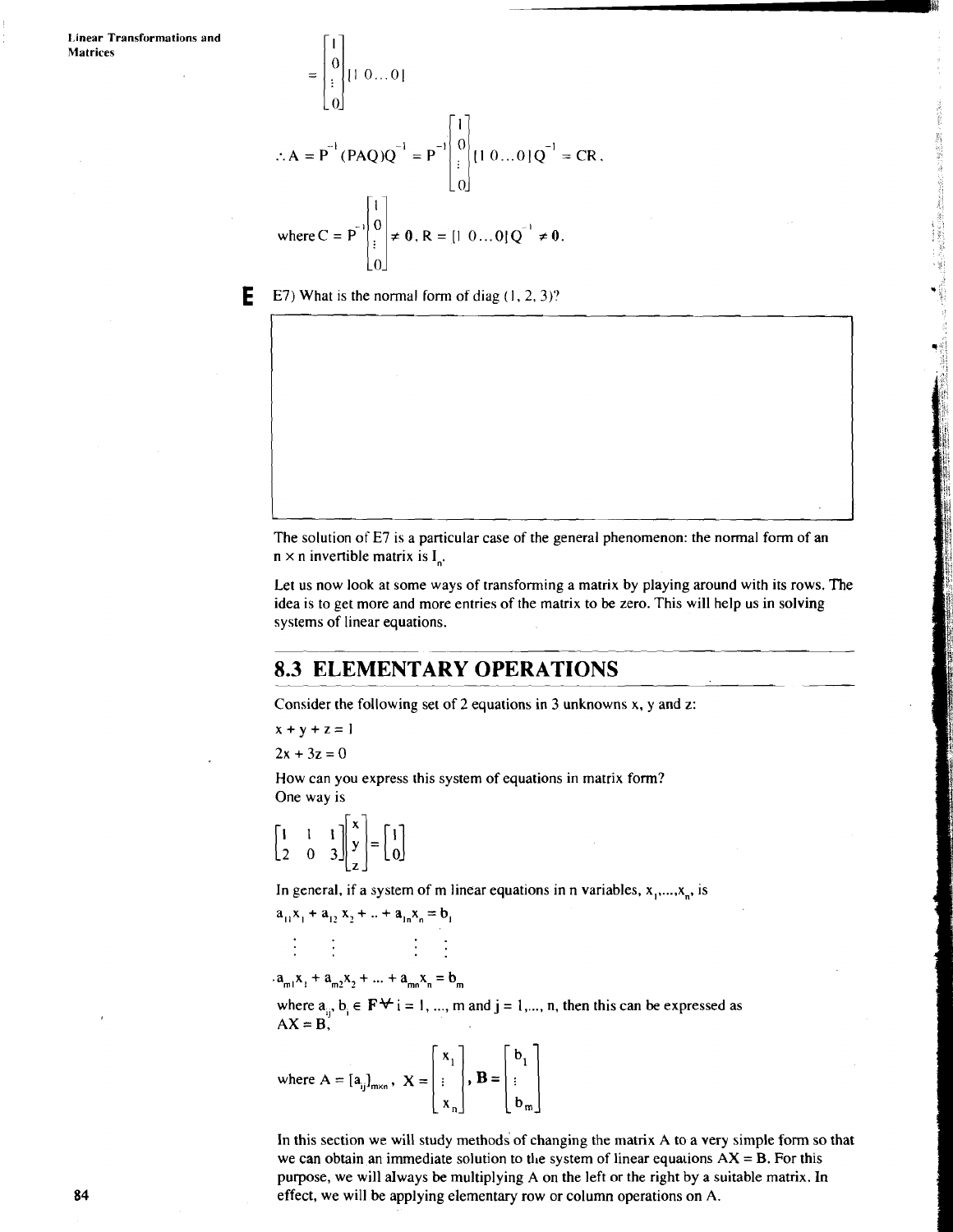### **8.3.1 Elementary Operations on a Matrix**

Let A be an  $m \times n$  matrix. As usual, we denote its rows by  $R_1$ ,....,  $R_m$ , and columns by C, ,.. ..C,,. We call the following operations **elementary** row operations: 1) Interchanging **R**, and **R**<sub>i</sub>, for  $i \neq j$ . 2) Multiplying R, by some  $a \in F$ ,  $a \ne 0$ . 3) Adding aR, to R,, where  $i \neq j$  and  $a \in F$ . We denote the operation (1) by  $\mathbf{R}_{ij}$ , (2) by  $\mathbf{R}_{j}(\mathbf{a})$ , (3) by  $\mathbf{R}_{ij}(\mathbf{a})$ . For example, if  $A = \begin{bmatrix} 1 & 2 & 3 \\ 0 & 1 & 2 \end{bmatrix}$ , then  $R_{12}(A) = \begin{bmatrix} 0 & 1 & 2 \\ 1 & 2 & 3 \end{bmatrix}$  (interchanging the two rows). Also R<sub>2</sub> (3)(A) =  $\begin{pmatrix} 1 & 2 \\ 0 & 3 & 1 \end{pmatrix}$ and  $R_{12}(2)(A) = \begin{bmatrix} 1 & 0 & 2 & 2 & 1 & 2 \\ 0 & 1 & 2 & 2 \end{bmatrix}$ **E** E8) If  $A = \begin{bmatrix} 0 & 0 & 1 \\ 1 & 0 & 0 \\ 0 & 1 & 0 \end{bmatrix}$ , what is **a**)  $R_{21}(A)$  **b**)  $R_{32}$  **o**  $R_{21}(A)$  **c**)  $R_{13}(-1)(A)$ ?

Just as we defined the row operations, we can define the three column operations as follows:

1) Interchanging C<sub>i</sub> and C<sub>i</sub> for  $i \neq j$ , denoted by C<sub>u</sub>.

2) **Multiplying C<sub>i</sub> by**  $a \in \mathbf{F}$ **.**  $a \neq 0$ **, denoted by <b>C<sub>i</sub>(a)**.

3) Adding aC<sub>i</sub> to C<sub>i</sub>, where  $a \in \mathbf{F}$ , denoted by  $\mathbf{C}_{ii}$  (a).

For example, if  $A = \begin{bmatrix} 1 & 3 \\ 2 & 4 \end{bmatrix}$ ,

 $\phi_{\rm c}$ 

then  $C_{2l}(10)(A) = \begin{bmatrix} 1 & 13 \\ 2 & 24 \end{bmatrix}$ 

and  $C_{12}(10)(A) = \begin{bmatrix} 31 & 3 \\ 42 & 4 \end{bmatrix}$ 

We will now prove a theorem which we will use in Sec. 8.3.2 for obtaining the rank of a matrix easily.

**Theorem** 3: Elementary operations on a matrix do not alter its rank.

Proof: T'he way we will prove the statement is to show that the row space remains unchanged under row operations and the column space remains unchanged under column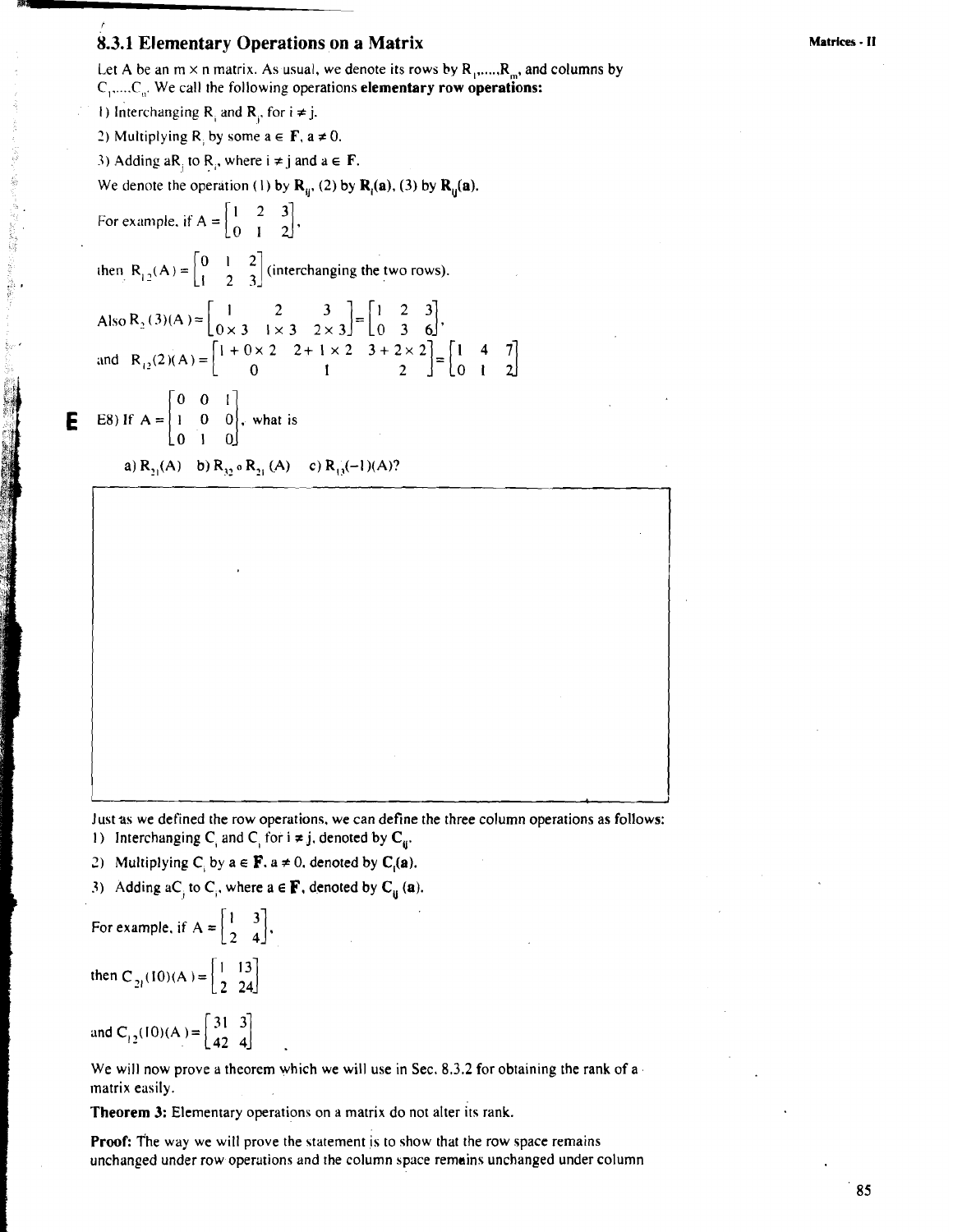**Linear Transformations and Matrices** 

operations. This means that the row rank and the column rank remain unchanged. This immediately shows, by Theorem 1, if it the rank of the matrix remains unchanged.

Now, let us show that the row space remains unaltered. Let  $R_1, ..., R_m$  be the rows of a matrix A. Then the row space of A is generated by  $\{R_1,...R_1,...R_n,...R_m\}$ . On applying  $R_i$  to A, the rows of A remain the same. Only their order gets changed. Therefore, the row space of  $R<sub>n</sub>(A)$  is the same as the row space of A.

If we apply R<sub>1</sub>(a), for  $a \in F$ ,  $a \ne 0$ , then any linear combination of R<sub>1</sub>,...,R<sub>m</sub> is  $a_1R_1 + ... + a_mR_m$ =  $a_1 R + \dots + \frac{a_i}{a} a R_1 + \dots + a_m R_m$ , which is a linear combination of  $R_1, \dots, R_m$ .

Thus,  $[{R_1,...,R_2,...,R_m}] = [{R_1,...,aR_1,...,R_m}]$ . That is, the row space of A is the same as the row space of R (a) (A).

If we apply  $R_n(a)$ , for  $a \in F$ , then any linear combination  $b_iR_1 + ... + b_iR_1 + ... + b_iR_i + ... + b_mR_m = b_iR_1 + ... + b_i(R_i + aR_i) + ... + (b_i - b_iA)R_i + ... + b_mR_m$ 

Thus,  $[{R_1,...,R_m}] = [{R_1,...,R_1 + aR_1,...,R_n,...,R_m}].$ 

Hence, the row space of A remains unaltered under any elementary row operations.

We can similarly show that the column space remains unaltered under elementary column operations.

Elementary operations lead us to the following definition.

**Definition:** A matrix obtained by subjecting  $\mathbf{l}_x$  to an elementary row or column operation is called an elementary matrix.

For example.  $C_{12}(1) = C_{12}\begin{bmatrix} 1 & 0 & 0 \ 0 & 1 & 0 \ 0 & 0 & 1 \end{bmatrix} = \begin{bmatrix} 0 & 1 & 0 \ 1 & 0 & 0 \ 0 & 0 & 1 \end{bmatrix}$  is an elementary matrix.

Since there are six types of elementary operations, we get six types of elementary matrices, but not all of them a stifferent.

E9) Check that R<sub>2</sub>( $f_4$ ,  $\in C_{y_2}(I_4)$ , R<sub>1</sub>(2)( $I_4$ ) = C<sub>2</sub>(2)( $I_4$ ) and R<sub>12</sub>(3)( $I_4$ ) = C<sub>2</sub>(3)( $I_4$ )



Thus, there are only three types of elementary matrices. We denote

 $R_{ii}(I) = C_{ii}(I)$  by  $E_{ii}$ .

Е

 $R_1(a)(I) = C_2(a)(I)$ , (if  $a \ne 0$ ) by  $E_1(a)$  and

 $\mathbf{R}_{ii}(\mathbf{a})(\mathbf{l}) = \mathbf{C}_{ii}(\mathbf{a})(\mathbf{l})$  by  $\mathbf{E}_{ii}(\mathbf{a})$  for  $i \neq j$ ,  $\mathbf{a} \in \mathbf{F}$ .

 $E_{\mu}$ ,  $E_{\mu}$  and  $E_{\mu}$  are called the elementary matrices corresponding to the pairs  $R_{\mu}$  and  $C_{\mu}$ ,  $R_i(a)$  and  $C_i(a)$ ,  $R_i(a)$  and  $C_i(a)$ , respectively.

**Caution:**  $E_{ii}(a)$  corresponds to  $C_{ji}(a)$ , and not  $C_{ii}(a)$ .

Now, see what happens to the matrix

 $A = \begin{bmatrix} 0 & 1 & 2 \\ 3 & 0 & 0 \end{bmatrix}$  if we multiply it on the left by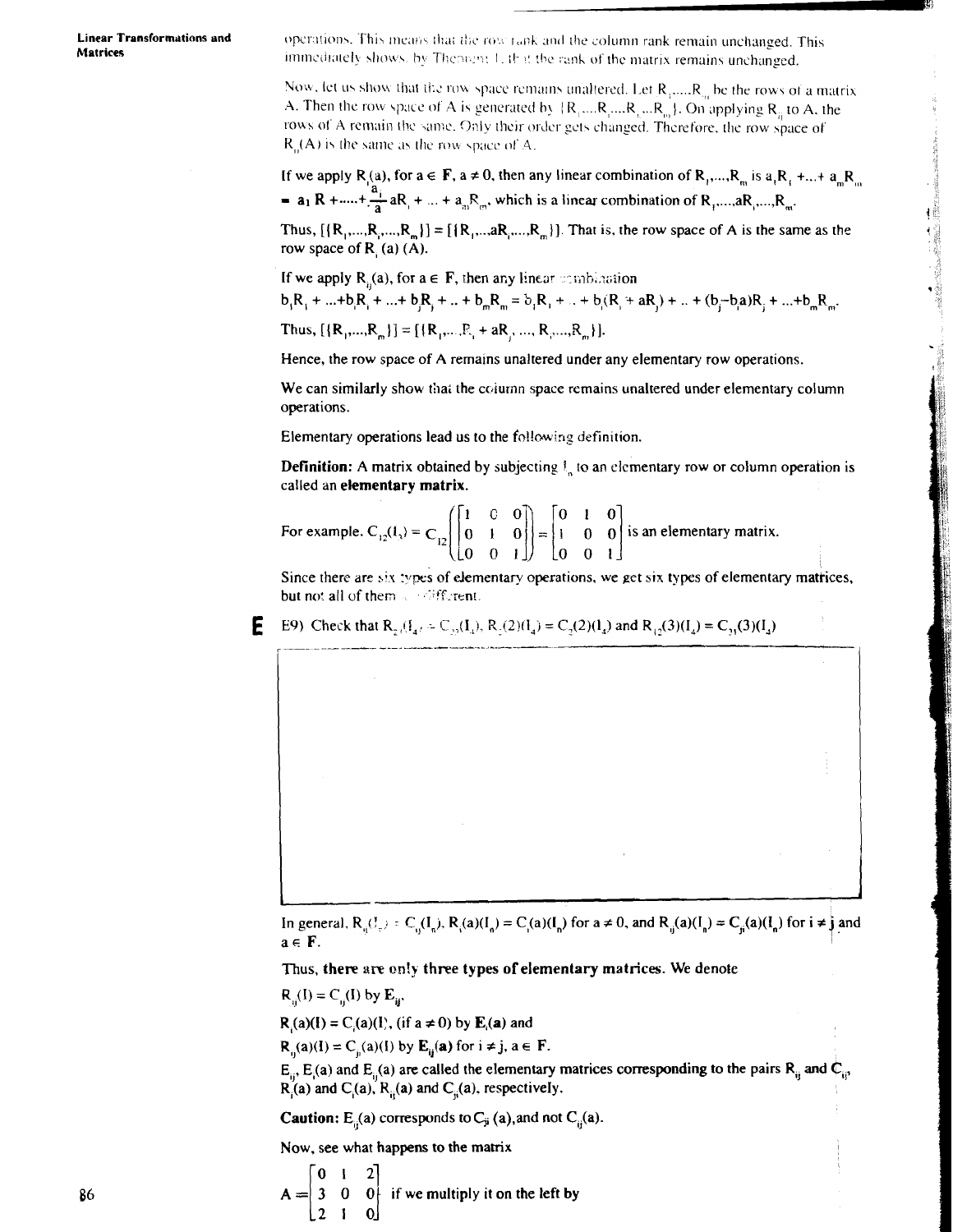$$
E_{12} = \begin{bmatrix} 0 & 1 & 0 \\ 1 & 0 & 0 \\ 0 & 0 & 1 \end{bmatrix}
$$
 We get  
\n
$$
\begin{bmatrix} 0 & 1 & 0 \\ 1 & 0 & 0 \\ 0 & 0 & 1 \end{bmatrix} \begin{bmatrix} 0 & 1 & 2 \\ 3 & 0 & 0 \\ 2 & 1 & 0 \end{bmatrix} = \begin{bmatrix} 3 & 0 & 0 \\ 0 & 1 & 2 \\ 2 & 1 & 0 \end{bmatrix} = R_{12}(A)
$$

Similarly,  $AE_{12} = C_{12}(A)$ .

5月 阿藤(藻)

Again, consider E<sub>3</sub>(2)A = 
$$
\begin{bmatrix} 1 & 0 & 0 \\ 0 & 1 & 0 \\ 0 & 0 & 2 \end{bmatrix} \begin{bmatrix} 0 & 1 & 2 \\ 3 & 0 & 0 \\ 2 & 1 & 0 \end{bmatrix}
$$
  
\n= 
$$
\begin{bmatrix} 0 & 1 & 2 \\ 3 & 0 & 0 \\ 4 & 2 & 0 \end{bmatrix} = R_3(2)(A)
$$
  
\nSimilarly, AE<sub>3</sub>(2) = C<sub>3</sub>(2)(A)  
\nFinally, E<sub>13</sub>(5)A = 
$$
\begin{bmatrix} 1 & 0 & 5 \\ 0 & 1 & 0 \\ 0 & 0 & 1 \end{bmatrix} \begin{bmatrix} 0 & 1 & 2 \\ 3 & 0 & 0 \\ 2 & 1 & 0 \end{bmatrix} = \begin{bmatrix} 10 & 6 & 2 \\ 3 & 0 & 0 \\ 2 & 1 & 0 \end{bmatrix}
$$
  
\n= R<sub>13</sub>(5)(A)  
\nBut, AE<sub>13</sub>(5) = 
$$
\begin{bmatrix} 0 & 1 & 2 \\ 3 & 0 & 0 \\ 2 & 1 & 0 \end{bmatrix} \begin{bmatrix} 1 & 0 & 5 \\ 0 & 1 & 0 \\ 0 & 0 & 1 \end{bmatrix} = \begin{bmatrix} 0 & 1 & 2 \\ 3 & 0 & 15 \\ 2 & 1 & 10 \end{bmatrix}
$$
  
\n= C<sub>3</sub>(5)(A)

What you have just seen are examples of a general phenomenon. We will now state this general result formally. (Its proof is slightly technical, and so, we skip it.)

Theorem 4: For any matrix A

a) 
$$
R_{ii}(A) = E_{ii}A
$$

b) 
$$
R_i(a)(A) = E_i(a)A
$$
, for  $a \ne 0$ .

c) 
$$
R_{ii}(a)(A) = E_{ii}(a)A
$$

d) 
$$
C_{ii}(A) = AE_{ii}
$$

e)  $C_1(a)(A) = AE_1(a)$ , for  $a \ne 0$ 

$$
f) C_{ii}(a)(A) = AE_{ii}(a)
$$

In (f) note the change of indices i and j.

An immediate corollary to this theorem shows that all the elementary matrices are invertible (see Sec. 7.6).

Corollary: An elementary matrix is invertible. In fact,

a) 
$$
E_{ij}E_{ij} = I,
$$

E

b) 
$$
E_i(a^{-1}) E_i(a) = I
$$
, for  $a \ne 0$ .

c)  $E_{ii}(-a) E_{ii}(a) = I$ .

**Proof:** We prove (a) only and leave the rest to you (see E10). Now, from Theorem 4,

 $E_{ii}E_{ii} = R_{ii}(E_{ii}) = R_{ii}(R_{ii}(1)) = I$ , by definition of  $R_{ii}$ .

### E10) Prove (b) and (c) of the corollary above.

The corollary tells us that the elementary matrices are invertible and the inverse of an elementary matrix is also an elementary matrix of the same type.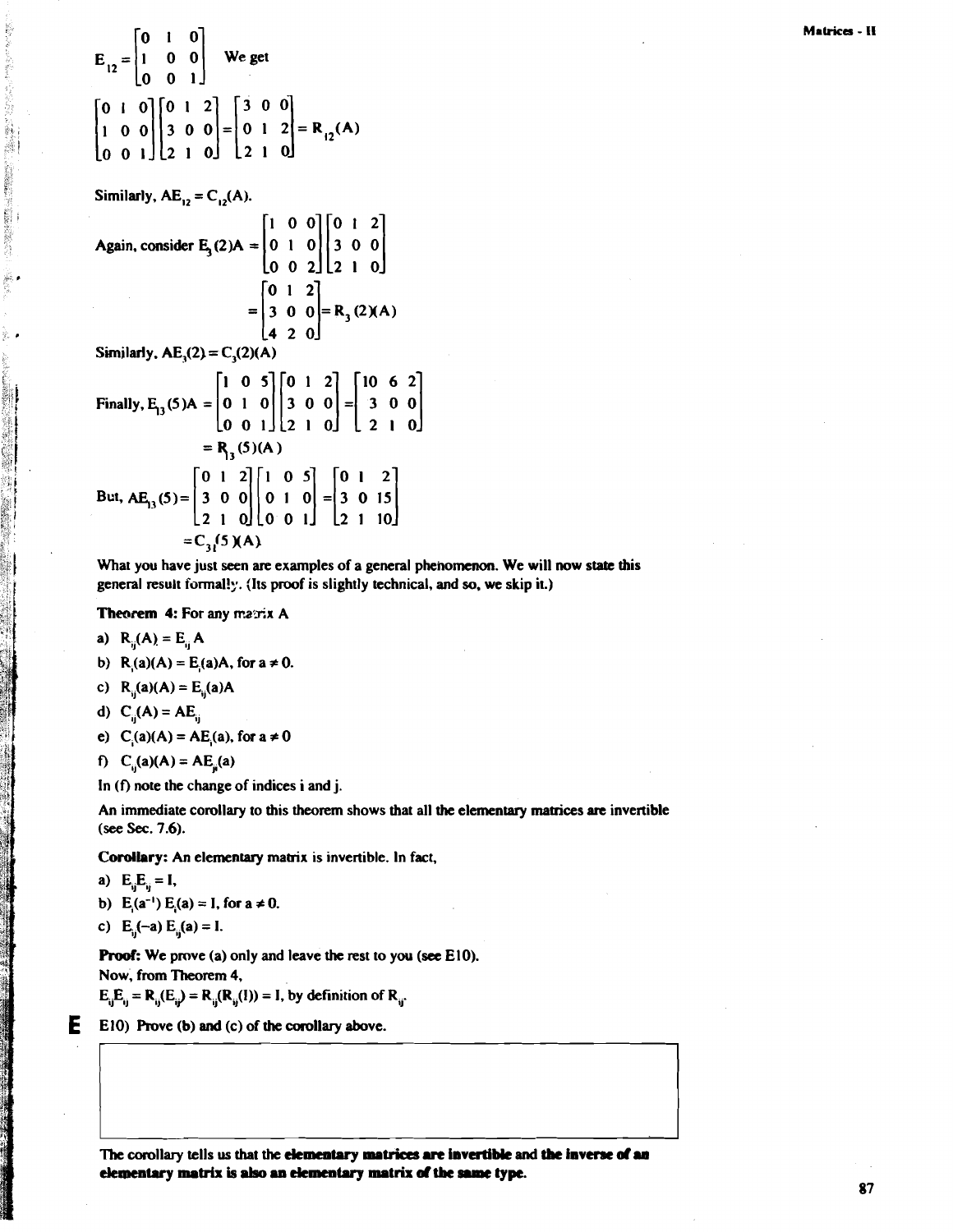And now we will introduce you to a very nice type of matrix, which any matrix can be transformed to by applying elementary operations. **8.3.2 Row-reduced Echelon Matrices Example 2018 Row-reduced Echelon Matrices i** 

1

Consider the matrix

 $109$  $010$  $0 \t0 \t1$ lo o ol

In this matrix the three non-zero rows come before the zero row, and the first non-zero entry in each non-zero row is 1. Also, below this 1, are only zeros. This type of matrix has a special name, which we now give.

## An echelon matrix is so-called **Definition:** An  $m \times n$  matrix A is called a row-reduced echelon matrix if **because** of the step-like structure of its

- **non-zero rows. a)** the non-zero rows come before the zero rows,
	- b) in each non-zero row, the first non-zero entry is  $1$ , and
	- C) the first non-zero entry in every non-zero row (after the first row) is to the right of the first non-zero entry in the preceding row.

Is  $\begin{bmatrix} 1 & 1 & 2 \\ 0 & 1 & 0 \end{bmatrix}$  a row-reduced echelon matrix? Yes. It satisfies all the conditions of the definition. On the other hand,  $\begin{bmatrix} 0 & 0 & 0 \\ 0 & 0 & 1 \end{bmatrix} \begin{bmatrix} 2 & 1 & 0 \\ 1 & 0 & 1 \end{bmatrix}$  or  $\begin{bmatrix} 0 & 1 & 0 \\$ 

echelon matrices, since they violate conditions (a), **(b)** and (c), respectively.

The matrix

0 **34978** 0 -1 0 1 0 0-f 611 5 6 10 '2 0 0 0000~3-011 **7** 012 0 0 0 0 0 0 0 <sup>0</sup> 0<sup>-</sup>0<sup>-1</sup>1 10<br>0 0 0 0 0 0 0 0 0<sup>-0-</sup>0 0000000 0 0'3-3  $10000000000$ 

is a  $6 \times 11$  row-reduced echelon matrix. The dotted line in it is to indicate the step-like structure of the non-zero rows.

But, why bring in this type of a matrix? Well the following theorem gives us one **good**  reason.

**Theorem 5:** The rank of a row-reduced echelon matrix is equal to the number of its nonzero rows.

**Proof:** Let  $R_1, R_2, \ldots, R_k$  be the non-zero rows of an  $m \times n$  row-reduced echelon-matrix, E. Then  $RS(E)$  is generated by  $R_1, ..., R_r$ . We want to show that  $R_1, ..., R_r$  are linearly independent. Suppose R, has its first non-zero entry in column k,, R, in column **k,,** and so on. Then, for any r scalars  $c_1, \ldots, c_r$  such that  $c_1R_1 + c_2R_2 + \ldots + c_rR_r = 0$ , we immediately get

| $\mathbb{R}^n \times \mathbb{R}^n$ |  | <b>Contract Contract</b>                                                                         |
|------------------------------------|--|--------------------------------------------------------------------------------------------------|
|                                    |  | $+ c, [0, \ldots, \ldots, \ldots, \ldots, \ldots, \ldots, \ldots, 0, 1, \ldots, \ldots, \ldots,$ |
|                                    |  |                                                                                                  |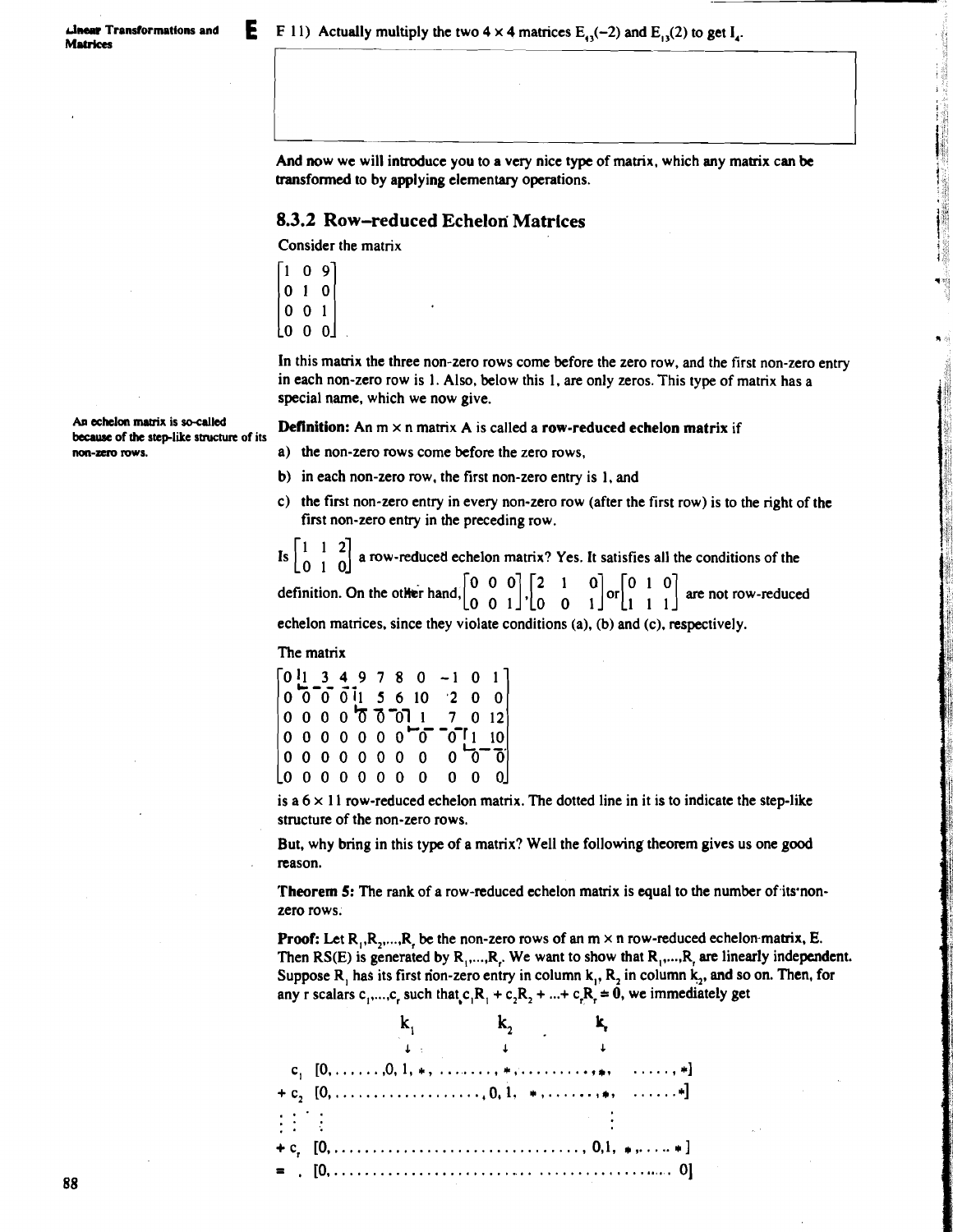where  $*$  denotes various entries that we aren't bothering to calculate.

 $c_1 = 0, c_1(*) + c_2 = 0, ..., c_1(*) + c_2(*) + ... + c_{r-1}(*) + c_r = 0.$ 

On solving these equations we get

 $c_1 = 0 = c_1 = ... = c_r$ .  $: R_1, ..., R_r$  are linearly independent  $: \rho(E) = r$ .

Not only is it easy to obtain the rank of an echelon matrix, one can also solve linear equations of the type  $AX = B$  more easily if A is in echelon form.

Now. here is some goocl news!

Every matrix can be transformed to the row echelon form by a series of elementary row operations. We say that the matrix is reduced to the row echelon form. Consider the following example.

**Example 4:** Let  $A = \begin{pmatrix} 0 & 1 & 2 & 0 & 3 & 1 \end{pmatrix}$  $0 \quad 0 \quad 0$  $0 + 2 -1 -1$ 0 *0 0* 1 4 1  $|0 \t2 \t4$ 

Reduce A to the row echelon form

**Solution:** The first column of A is zero. The second column is non-zero. The (1.2)th element is 0. We want 1 at this position. We apply  $R_{12}$  to A and get  $\begin{bmatrix} 0 & 1 & 2 & -1 & -1 & 1 \end{bmatrix}$ 

|     | $\lceil 0 \rceil$                            |  | $2 - 1$                                                                         | $-1$     |                |  |
|-----|----------------------------------------------|--|---------------------------------------------------------------------------------|----------|----------------|--|
|     | $\begin{array}{ ccc } 0 & 0 & 0 \end{array}$ |  | $\overline{\phantom{0}}$                                                        | $\theta$ |                |  |
| $=$ |                                              |  | $\begin{bmatrix} 0 & 1 & 2 & 0 \\ 0 & 1 & 2 & 0 \\ 0 & 0 & 0 & 1 \end{bmatrix}$ | 3        |                |  |
|     |                                              |  |                                                                                 |          | $4 \cdot 1$    |  |
|     | $\begin{bmatrix} 0 & 2 & 4 \end{bmatrix}$    |  |                                                                                 | Iθ       | 2 <sup>1</sup> |  |

The ( 1,2)th entry has become I. Now, we subtract multiples of the first row from other rows so that the (2,2)th, (3,2)th, (4,2)th and (5,2)th entries become zero. So we apply  $R_{i,j}(-1)$ , and  $R_{\rm st}(-2)$ , and get

| $\mathbf{A}_2 = \begin{bmatrix} 0 & 1 & 2 & -1 & -1 & 1 \\ 0 & 0 & 0 & 0 & 0 & 1 \\ 0 & 0 & 0 & 1 & 4 & 0 \\ 0 & 0 & 0 & 1 & 4 & 1 \\ 0 & 0 & 0 & 3 & 12 & 0 \end{bmatrix}$ |  |  |  |  |
|-----------------------------------------------------------------------------------------------------------------------------------------------------------------------------|--|--|--|--|
|                                                                                                                                                                             |  |  |  |  |
|                                                                                                                                                                             |  |  |  |  |
|                                                                                                                                                                             |  |  |  |  |
|                                                                                                                                                                             |  |  |  |  |

Now, beneath the entries of the first row we have zeros in the first 3 columns, and in the fourth column we find non-zero entries. We want 1 at the (2,4)th position, so we interchange the 2nd and 3rd rows. We get

| 01 |  | $2 -1 -1$                                                                                               |                  |  |
|----|--|---------------------------------------------------------------------------------------------------------|------------------|--|
|    |  |                                                                                                         | 4                |  |
|    |  | $A_3 = \begin{bmatrix} 0 & 1 & 2 & -1 \\ 0 & 0 & 0 & 1 \\ 0 & 0 & 0 & 0 \\ 0 & 0 & 0 & 1 \end{bmatrix}$ |                  |  |
|    |  |                                                                                                         |                  |  |
|    |  | $\begin{matrix} 0 & 0 & 0 & 3 \end{matrix}$                                                             | 12 <sup>12</sup> |  |

We now subtract suitable multiples of the 2nd row from the 3rd, 4th and 5th rows so that the  $(3,4)$ th,  $(4,4)$ th and  $(5,4)$ th entries all become zero. :..

| $\begin{bmatrix}\nR_2 & -1 \\ R_3 & 0 & 0 \\ R_4 & 0 & 0 \\ 3 & 0 & 0 & 0 \\ 3 & 0 & 0 & 0 \\ 0 & 0 & 0 & 0 & 1 \\ 0 & 0 & 0 & 0 & 0 \\ 0 & 0 & 0 & 0 & 0\n\end{bmatrix} = A$ |  |  |  |  |
|-------------------------------------------------------------------------------------------------------------------------------------------------------------------------------|--|--|--|--|
|                                                                                                                                                                               |  |  |  |  |
|                                                                                                                                                                               |  |  |  |  |
|                                                                                                                                                                               |  |  |  |  |
|                                                                                                                                                                               |  |  |  |  |

Now we have zeros below the entries of the 2nd row, except for the 6th column. The  $(3,6)$ th  $A^{-1}B$  means that on applying the **algement** is 1. We subtract suitable multiples of the 3rd row from the 4th and 5th rows so t element is 1. We subtract suitable multiples of the 3rd row from the 4th and 5th rows so that  $\frac{op}{B}$ . the  $(4,6)$ th.  $(5,6)$ th elements become zero.  $\therefore$ ,

 $A \stackrel{c}{\sim} B$  means that on applying the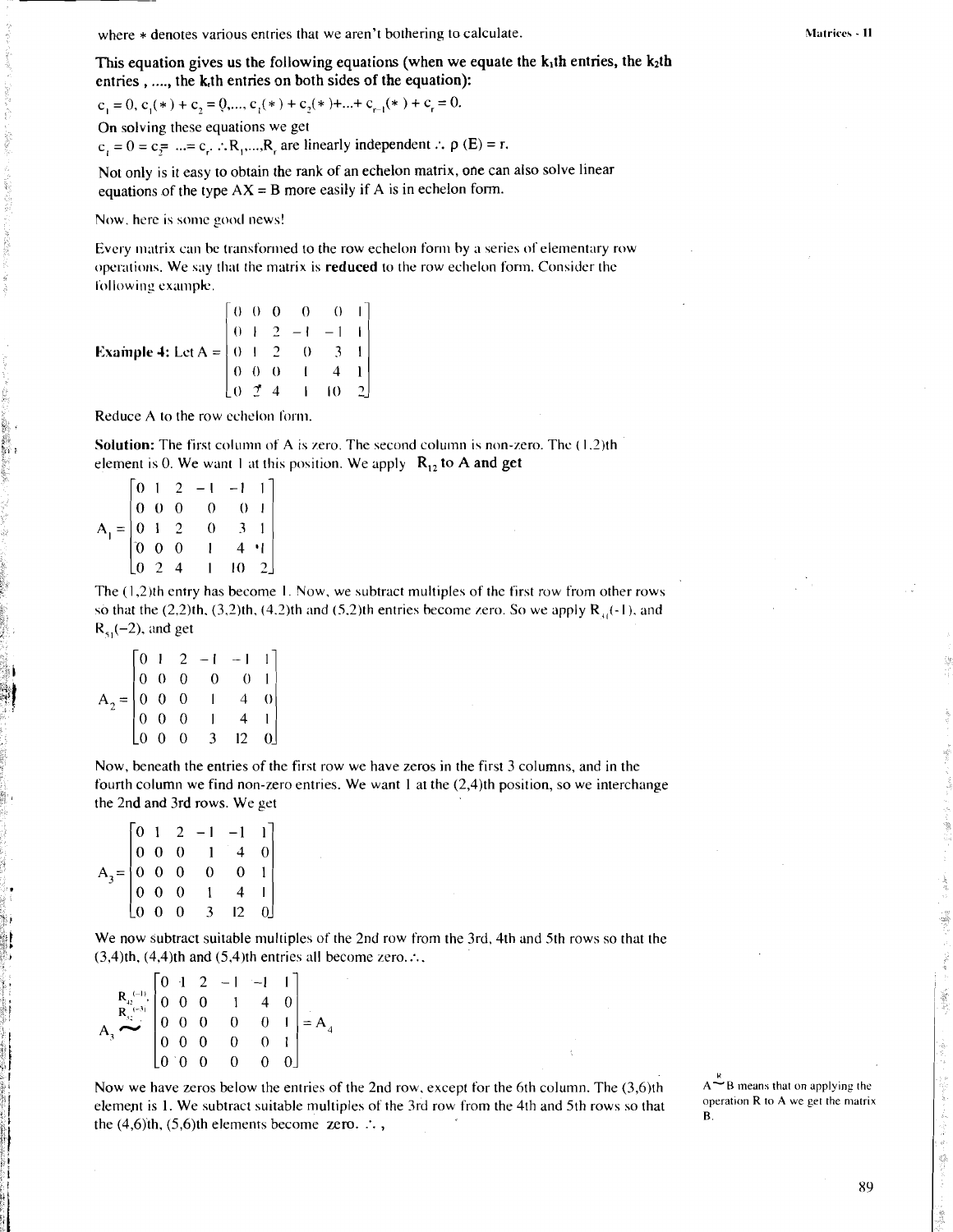|                           |  |  | $\begin{bmatrix} 0 & 1 & 2 & -1 & -1 & 1 \\ 0 & 0 & 0 & 1 & 4 & 0 \\ 0 & 0 & 0 & 0 & 0 & 1 \\ 0 & 0 & 0 & 0 & 0 & 0 \\ 0 & 0 & 0 & 0 & 0 & 0 \end{bmatrix}$ |  |
|---------------------------|--|--|-------------------------------------------------------------------------------------------------------------------------------------------------------------|--|
| $\mathbf{R}_{43}^{-(-1)}$ |  |  |                                                                                                                                                             |  |
|                           |  |  |                                                                                                                                                             |  |
|                           |  |  |                                                                                                                                                             |  |
|                           |  |  |                                                                                                                                                             |  |

And now we have achieved a row echelon matrix. Notice that we applied 7 elementary operations to **A** to obtain this matrix.

In general, we have the following theorem.

**Theorem** 6: Every matrix can be reduced to a row-reduced echelon matrix by a finite sequence of elementary row operations.

The proof of this result is just a repetition of the process that you went through in Example 4.

For practice, we give you the following exercise.





Theorem 6 leads us to the following definition.

**Definition:** If a matrix A is reduced to a row-reduced echelon matrix E by a finite sequence of elementary row operations then E is called a row-reduced echelon form (or, the row echelon form) of A. We now give a useful result that immediately follows from Theorems 3' and 5.

**Theorem 7:** Let E be a row-reduced echelon form of A. Then the rank of  $A =$  number of non-zero rows of E.

Proof: We obtain E from A by applying elementary operations. Therefore, by Theorem 3.  $p(A) = p(E)$ . Also,  $p(E) =$  the number of non-zero rows of E, by Theorem 5.

Thus, we have proved the theorem.

Let us look at some examples to actually see how the echelon form of a matrix simplifies matters.

**Example 5:**  $\cdot$  Find  $\rho(A)$ , where

 $A = \begin{bmatrix} 1 & 2 & 3 \\ 1 & 5 & 6 \end{bmatrix},$ 

by reducing it to its row-reduced echelon form.

**Solution:** 
$$
\begin{bmatrix} 1 & 2 & 3 \\ 1 & 5 & 6 \end{bmatrix}
$$
 R<sub>3</sub>(-1)  $\begin{bmatrix} 1 & 2 & 3 \\ 0 & 3 & 3 \end{bmatrix}$  R<sub>3</sub>(1/3)  $\begin{bmatrix} 1 & 2 & 3 \\ 0 & 1 & 1 \end{bmatrix}$ 

which is the desired row-reduced echelon form. This has 2 non-zero rows. Hence,  $\rho(A) = 2$ .

**E** E13) Obtain the row-reduced echelon form of the matrix

$$
A = \begin{bmatrix} 1 & 2 & 0 & 5 \\ 2 & 1 & 7 & 6 \\ 4 & 5 & 7 & 10 \end{bmatrix}
$$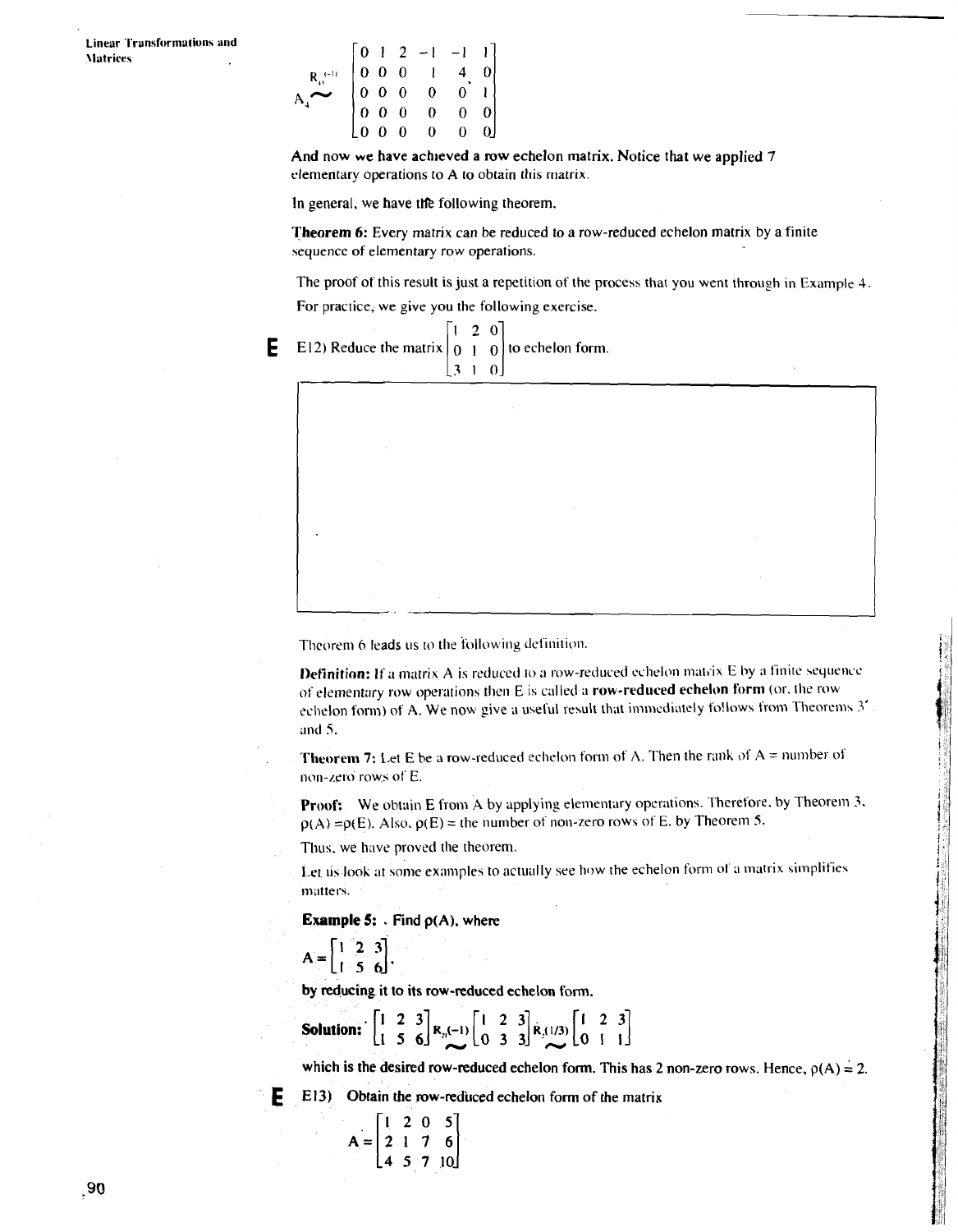i

By now you must have got used to obtaining row echelon forms. Let us discuss some ways of applying this reduction.

## **8.4 APPLICATIONS OF ROW-REDUCTION**

In this section we shall see how to utilise row-reduction for obtaining the inverse of a matrix, and for solving a system of linear equations.

### **8.4.1 Inverse of a Matrix**

In Theorem 4 you discovered that applying a row transformation to a matrix  $\bf{A}$  is the same as multiplying it on the left by a suitable elementary matrix. Thus, applying a series of row transformations to A is the same as pre-multiplying A by a series of elementary matrices. This means that, after the nth row transformation we obtain the matrix  $E_{n}E_{n+1}$ ...  $E_{n}E_{n}A$ . where  $E_1, E_2, \dots, E_n$ , are elementary matrices.

Now, how do we use this knowledge for obtaining the inverse of an invertible matrix? Suppose we have an  $n \times n$  invertible matrix A. We know that  $A = IA$ , where  $I = I_n$ . Now, we apply a series of elementary row operations  $E_1$ , ...,  $E_8$  to A so that A gets transformed to  $I_n$ . Thus,

 $I = E_{c}E_{c1}...E_{n}E_{n}A = E_{c}E_{c1}...E_{n}E_{n}$  (IA)  $= (E_{1}, \ldots, E_{n})$   $A = BA$ 

where  $B = E$ , ....  $E$ , I. Then, B is the inverse of A!

Note that we are reducing **A** to 1. and not only to the row echelon form.

We illustrate this below.

Example 6: Determine if the matrix

 $\begin{bmatrix} 1 & 2 & 3 \end{bmatrix}$  $A = \begin{pmatrix} 1 & 2 & 3 \\ 2 & 3 & 1 \end{pmatrix}$  $3 \mid 2$ 

**L** 

is invertible. If it is invertible. find its inverse.

**Solution:** Can we transform A to I? If so, then A will be invertible.

 $\begin{bmatrix} 1 & 0 & 0 \end{bmatrix}$   $\begin{bmatrix} 1 & 2 & 3 \end{bmatrix}$ **Now.**  $A = IA = \begin{bmatrix} 0 & 1 & 0 \end{bmatrix} \begin{bmatrix} 2 & 3 & 1 \end{bmatrix}$  $|0 \t01|$   $|312$ 

To transform **A** we will **be** pre-multiplying it by elenientary matrices. We will also be pre multiplying IA by these matrices. Therefore, as A is transformed to I, the same transformations are done to 1 on the right hand side of the matrix equation given above. Now

$$
\begin{bmatrix} 1 & 2 & 3 \ 0 & -1 & -5 \ 0 & -5 & -7 \end{bmatrix} = \begin{bmatrix} 1 & 0 & 0 \ -2 & 1 & 0 \ -3 & 0 & 1 \end{bmatrix} A \text{ (applying R}_{21} (-2) \text{ and R}_{31} (-3) \text{ to A)}
$$
  
\n
$$
\Rightarrow \begin{bmatrix} 1 & 2 & 3 \ 0 & 1 & 5 \ 0 & 5 & 7 \end{bmatrix} = \begin{bmatrix} 1 & 0 & 0 \ 2 & -1 & 0 \ 3 & 0 & -1 \end{bmatrix} A \text{ (applying R}_{2}(-1) \text{ and R}_{3} (-1))
$$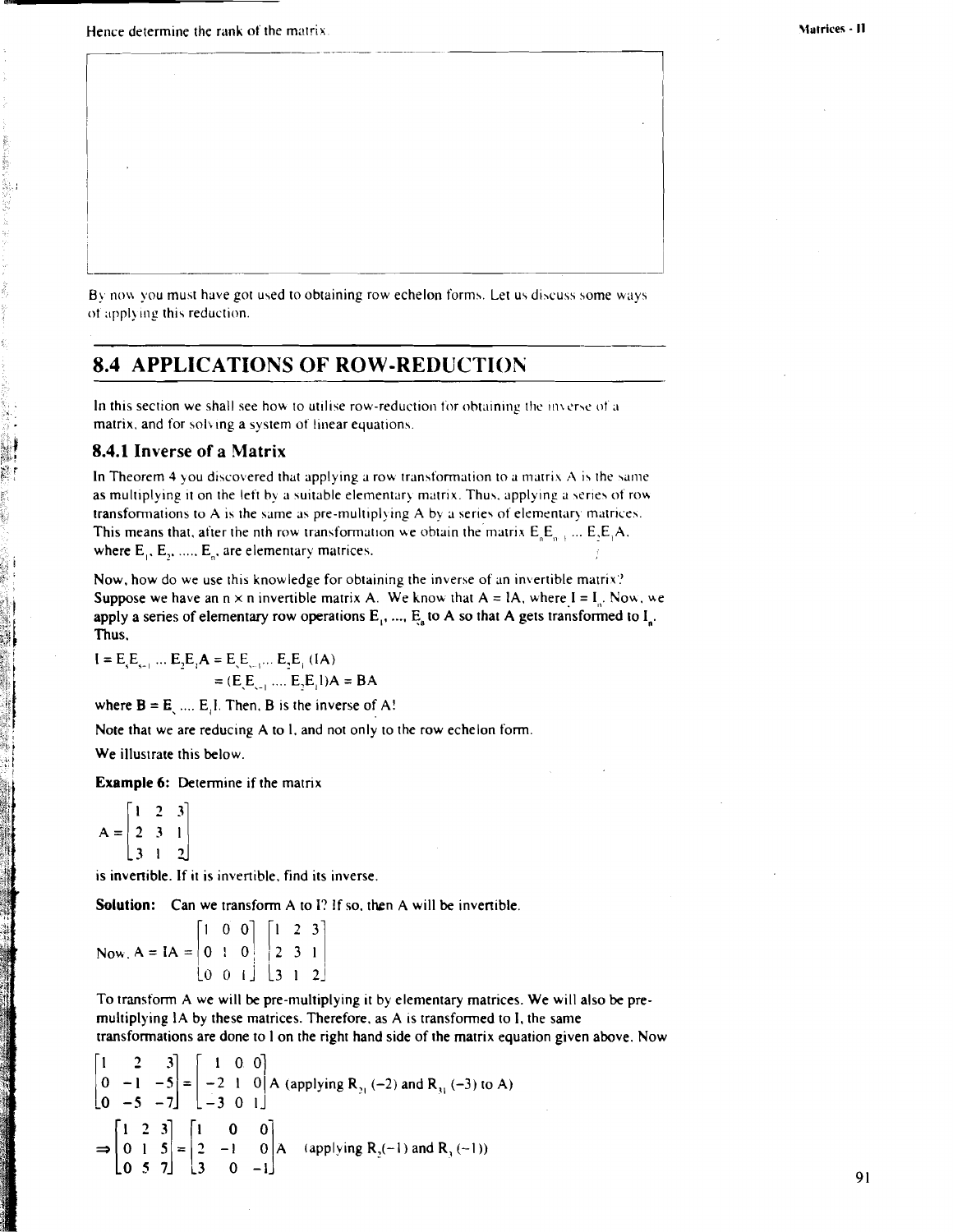$\Rightarrow$   $\begin{bmatrix} 1 & 0 & -7 \\ 0 & 1 & 5 \\ 0 & 0 & -18 \end{bmatrix}$  =  $\begin{bmatrix} -3 & 2 & 0 \\ 2 & -1 & 0 \\ -7 & 5 & -1 \end{bmatrix}$  A (applying R<sub>12</sub>(-2) and R<sub>32</sub>(-5)  $\Rightarrow$   $\begin{bmatrix} 1 & 0 & -7 \\ 0 & 1 & 5 \\ 0 & 0 & 1 \end{bmatrix}$  =  $\begin{bmatrix} -3 & 2 & 0 \\ 2 & -1 & 0 \\ 7/18 & -5/18 & 1/18 \end{bmatrix}$  A (applying R<sub>3</sub> (-1/18))  $\begin{bmatrix} 1 & 0 & 0 \end{bmatrix}$   $\begin{bmatrix} -5/18 & 1/18 \end{bmatrix}$  7/18<br> $\begin{bmatrix} 1 & 0 & 0 \end{bmatrix}$   $\begin{bmatrix} -5/18 & 1/18 \end{bmatrix}$  7/18  $\Rightarrow$   $\begin{vmatrix} 1 & 0 & 0 \\ 0 & 1 & 0 \end{vmatrix} = \begin{vmatrix} -5/18 & 1/18 & 7/18 \\ 1/18 & 7/18 & -5/18 \end{vmatrix}$  A (applying R<sub>13</sub> (7) and R<sub>23</sub>(-5))  $0 \t0 \t1$   $1 \t1 \t7/18 -5/18$  1/18 Hence, A is invertible and its inverse is  $B = \frac{1}{18}\begin{bmatrix} -5 & 1 & 7 \\ 1 & 7 & -5 \\ 7 & -5 & 1 \end{bmatrix}$ 

To make sure that we haven't made a careless mistake at any stage, check the answer by multiplying B with A. Your answer should be I.

**E** E14) Show that  $\begin{bmatrix} 0 & 1 & 3 \\ 2 & 3 & 5 \\ 3 & 5 & 7 \end{bmatrix}$  is invertible. Find its inverse.

Let us now look at another application of row-reduction.

### **8.4.2 Solving a System of Linear Equations**

Any system of m linear equations, in n unknowns  $x_1, \ldots, x_n$ , is

$$
a_{11}x_1 + \dots + a_{1n}x_n = b_1
$$
  
\n
$$
\vdots \qquad \vdots \qquad \vdots
$$

 $a_{m1}x_1 + ... + a_{mn}x_n = b_m$ 

where all the  $a_n$  and  $b_n$  are scalars.

This can be written in matrix form as

where all the 
$$
a_{ij}
$$
 and  $b_i$  are scalars.  
This can be written in matrix form as  

$$
AX = B, \text{ where } A = [a_{ij}], X = \begin{bmatrix} x_1 \\ \vdots \\ x_n \end{bmatrix}, B = \begin{bmatrix} b_i \\ \vdots \\ b_m \end{bmatrix}
$$

If  $B = 0$ , the system is called **homogeneous.** In this situation we are in a position to say how many linearly independent solqtions the system of equations has.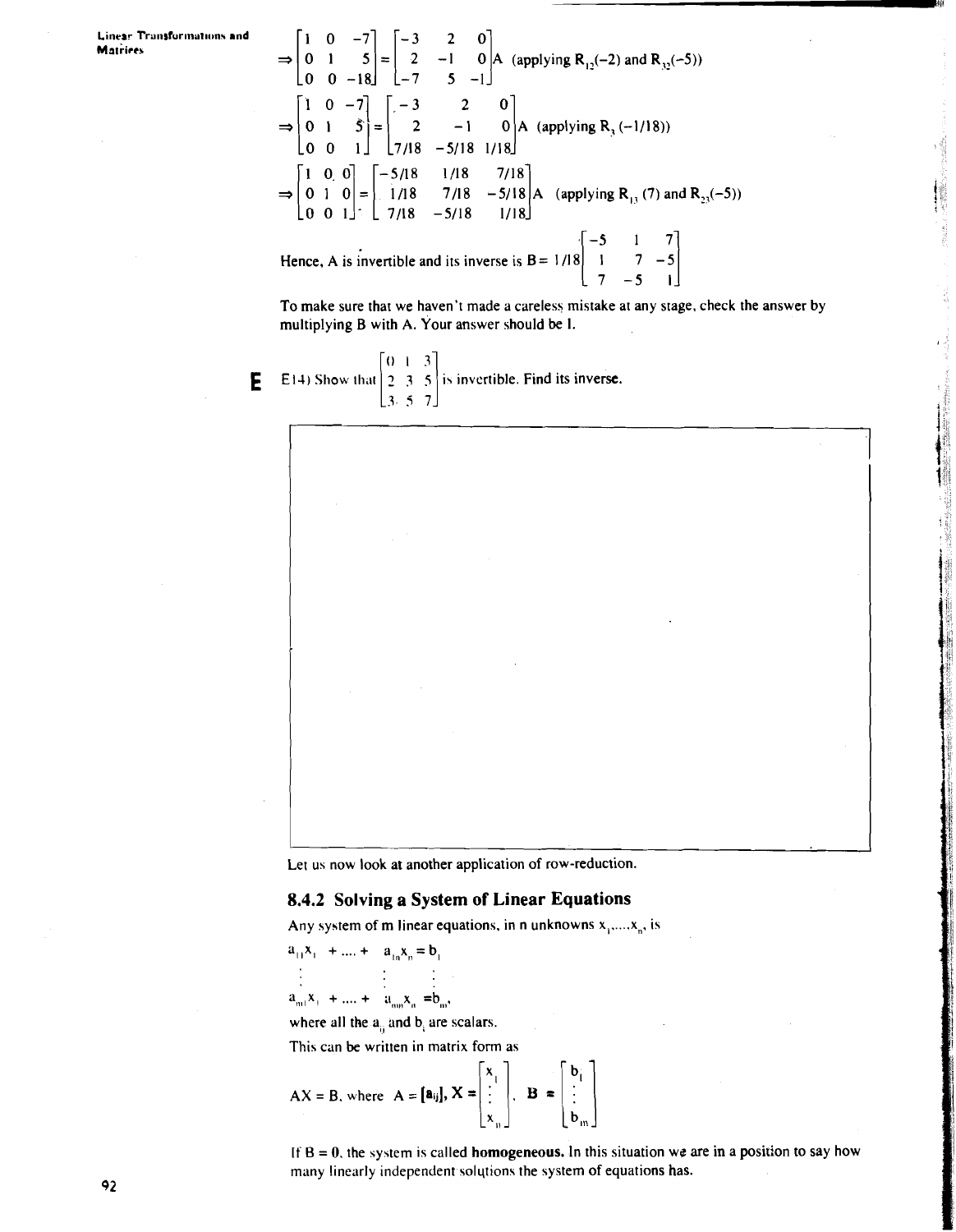**Theorem 8:** The number of linearly independent solutions of the matrix equation  $AX = 0$ is  $n - r$ , where A is an m  $\times$  n matrix and  $r = o(A)$ .

**Proof:** In Unit 7 you studied that given the matrix A, we can obtain a linear transformation

T: 
$$
\mathbf{F}^{\text{th}} \to \mathbf{F}^{\text{th}}
$$
 such that  $|\mathbf{T}|_{\mathbf{B}, \mathbf{B}} = \mathbf{A}$ , where B and B' are bases of  $\mathbf{F}^{\text{th}}$  and  $\mathbf{F}^{\text{th}}$ , respectively.  
\nNow,  $X = \begin{bmatrix} x_1 \\ \vdots \\ x_n \end{bmatrix}$  is a solution of  $AX = 0$  if and only if it lies in  $\mathbf{Ker T}$  (since  $T(X) = AX$ ).

Thus, the number of linearly independent solutions is dim Ker T = nullity (T) =  $n$ rank (T) (Unit 5. Theorem 5.)

Also. rank  $(T) = p(A)$  (Theorem 2)

**7** -7

Thus, the number of linearly independent solutions is  $n - p(A)$ .

This theorem is very useful for finding out whether a homogeneous system has any nontrivial"solutions or not.

**Example 7:** Consider the system of 3 equations in 3 unknowns:

 $3x - 2y + z = 0$  $x + y$  $= 0$  $x - 3z$  $= 0$ 

How many solutions does it have which are linearly independent over R?

| <b>Solution:</b> Here our coefficient matrix, $A = \begin{bmatrix} 3 & -2 & 1 \\ 1 & 1 & 0 \end{bmatrix}$ |  |                                            |  |
|-----------------------------------------------------------------------------------------------------------|--|--------------------------------------------|--|
|                                                                                                           |  | $\begin{bmatrix} 1 & 0 & -3 \end{bmatrix}$ |  |

Thus,  $n = 3$ . We have to find r. For this, we apply the row-reduction method. We obtain  $1 \t0 -3$  $A \sim |0 \mid 3$ , which is in echelon form and has rank 3.

 $[0 \ 0 \ 1]$ 

Thus,  $\rho(A) = 3$ .

Thus, the number of linearly independent solutions is  $3 - 3 = 0$ . This means that this system of equation has no non-zero solution.

In Example 7 the number of unknowns was equal to the number of equations, that is,  $n = m$ . What happens if  $n > m$ ?

A system of m homogeneous equations in n unknowns has a non-zero solution if  $n > m$ . Why? Well, if  $n > m$ , then the rank of the coefficient matrix is less than or equal to m, and hence, less than n. So,  $n - r > 0$ . Therefore, at least one non-zero solution exists.

**Note:** If a system  $AX = 0$  has one solution,  $X_n$ , then it has an infinite number of solutions of the form  $cX_0$ ,  $c \in \mathbf{F}$ . This is because  $AX_0 = \mathbf{0} \Rightarrow A(cX_0) = \mathbf{0} \forall c \in \mathbf{F}$ .

**E** E15) Give a set of linearly independent solutions for the system of equations

 $x + 2y + 3z = 0$  $2x + 4y + z = 0$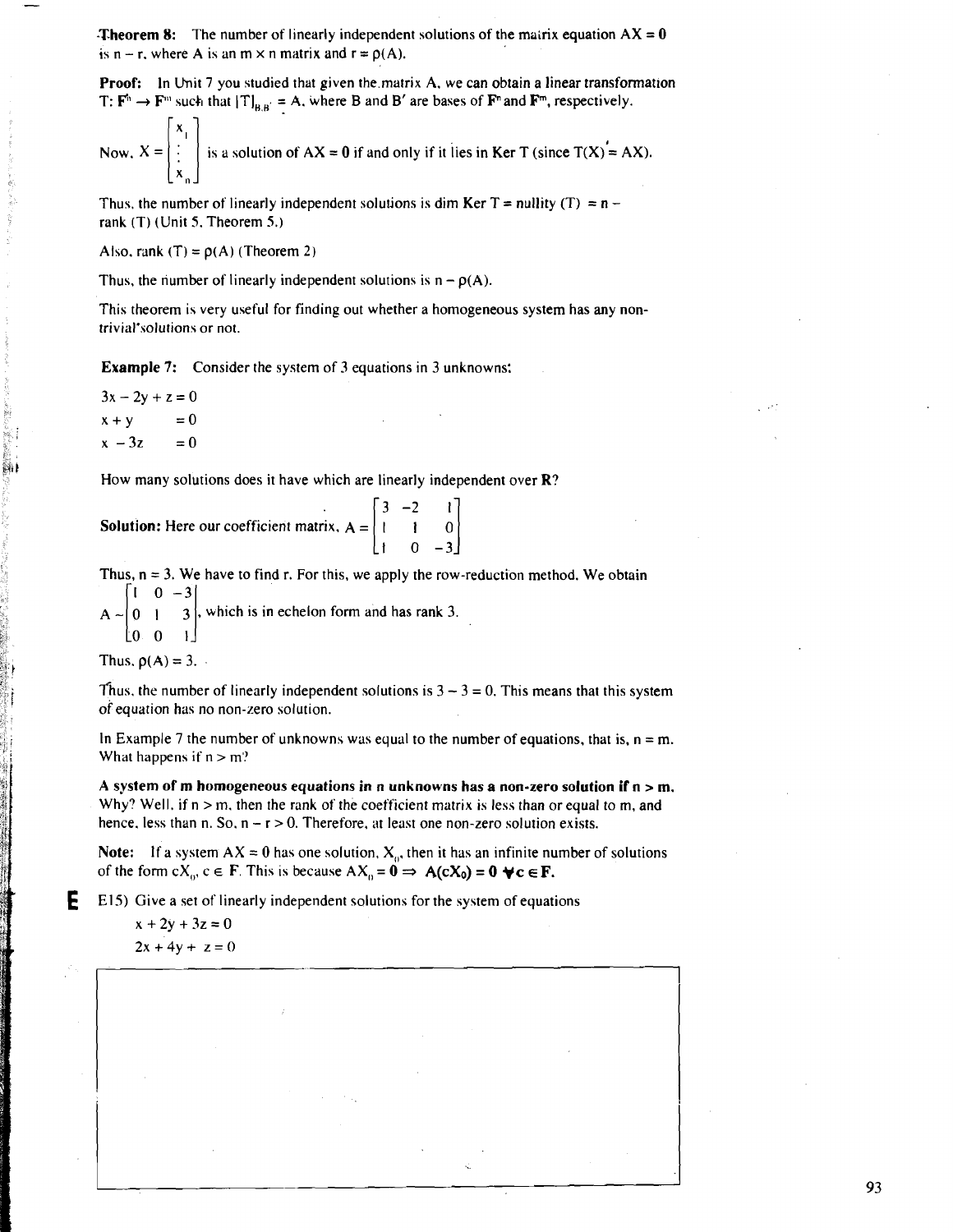**I.inear Transformations and \latrices** 

Now consider the general equation  $AX = B$ , where A is an m  $\times$  n matrix. We form the augmented matrix  $[A B]$ . This is an  $m \times (n + 1)$  matrix whose last column is the matrix B. Here, we also include the case  $B = 0$ .

Interchanging equations, multiplying an equation by a non-zero scalar, and adding to any equation a scalar times some other equation does not alter the set of solutions of the system of equations. In other words, if we apply elementary row operations on **[A** B] then the solution set does not change.

The following result tells us under what conditions the system  $AX = B$  has a solution.

**Theorem 9:** The system of linear equations given by the matrix equation  $AX = B$  has a solution if  $\rho(A) = \rho([A \ B]).$ 

**Proof:**  $AX = B$  represents the system

$$
a_{11}x_1 + a_{12}x_2 + \ldots + a_{1n}x_n = b_1
$$
  
\n
$$
\vdots \qquad \vdots \qquad \vdots
$$
  
\n
$$
a_{m1}x_1 + a_{m2}x_2 + \ldots + a_{mn}x_n = b_m
$$

This is the same as

$$
a_{11}x_1 + a_{12}x_2 + \ldots + a_{1n}x_n - b_1 = 0
$$
  
\n
$$
\vdots \qquad \vdots \qquad \vdots \qquad \vdots
$$
  
\n
$$
a_{m1}x_1 + a_{m2}x_2 + \ldots + a_{mn}x_n - b_m = 0
$$

which is represented by  $[A \ B] \begin{bmatrix} 1 \end{bmatrix} = 0$ . Therefore, any solution of  $AX = B$  is also a solution of  $[A, B] \begin{bmatrix} X \\ -1 \end{bmatrix} = 0$ , and vice versa. By Theorem 8, this system has a solution if and only if  $n + 1 > \rho(|A B|)$ .

Now. if the

equation [A B] 
$$
\begin{bmatrix} X \\ -1 \end{bmatrix}
$$
 = 0 has a solution, say  $\begin{vmatrix} c_1 \\ \vdots \\ c_{n-1} \end{vmatrix}$ , then  $c_1C_1 + c_2C_2 + \dots + c_nC_n = B$ , where

 $C_1$ , ...  $C_n$  are the columns of A. That is, B is a linear combination of the  $C_i$ 's,  $\therefore$ , **RS ([A B])** = RS  $(A)$ .:.,  $\rho(A) = \rho([A \ B]).$ 

Conversely, if  $\rho$  (A) =  $\rho$  ( $\overline{AB}$ ), then the number of linearly independent columns of **A** and  $\cdot$  $|A \text{ B}|$  are the same. Therefore, **B** must be a linear combination of the columns  $C_1$ , ...,  $C_n$ of **A.** 

Let  $B = a_1C_1 + ... + a_nC_n$ ,  $a_i \in \mathbf{F} \forall i$ . Then a solution of  $AX = B$  is  $X = \begin{bmatrix} a_1 \\ \vdots \\ a_n \end{bmatrix}$ 

Thus,  $AX = B$  has a solution if and only if  $p(A) = p([A \ B]).$ 

**Remark:** If A is invertible then the system  $AX = B$  has the unique solution  $X = A^{-1}B$ .

Now, once we know that the system given by  $AX = B$  is consistent, how do we find a solution? We utilise the method of successive (or Gaussian) elimination. This method is attributed to the famous German mathematician, Carl Friedrich Gauss **(1777-1855)** (see Fig. 1). Gauss was called the "prince of mathematicians" by his contemporaries. He did a great amount of work in pure mathematics as well as in the probability theory of errors, geodesy. mechanics, electro-magnetism and optics.

To apply the method of Gaussian elimination, we first reduce **[A** B] to its row echelon form,

E. Then, we write out the equations  $E\begin{bmatrix} X \\ -1 \end{bmatrix} = 0$  and solve them, which is simple.

Let us illustrate the method.

 $2x + 4y + z = 2$ 

Example 8: Solve the following system by using the Gaussian elimination process.  $x + 2y + 3z = 1$ 

**A \$ystem of equations is calletl consistent 11' it has a wlution.**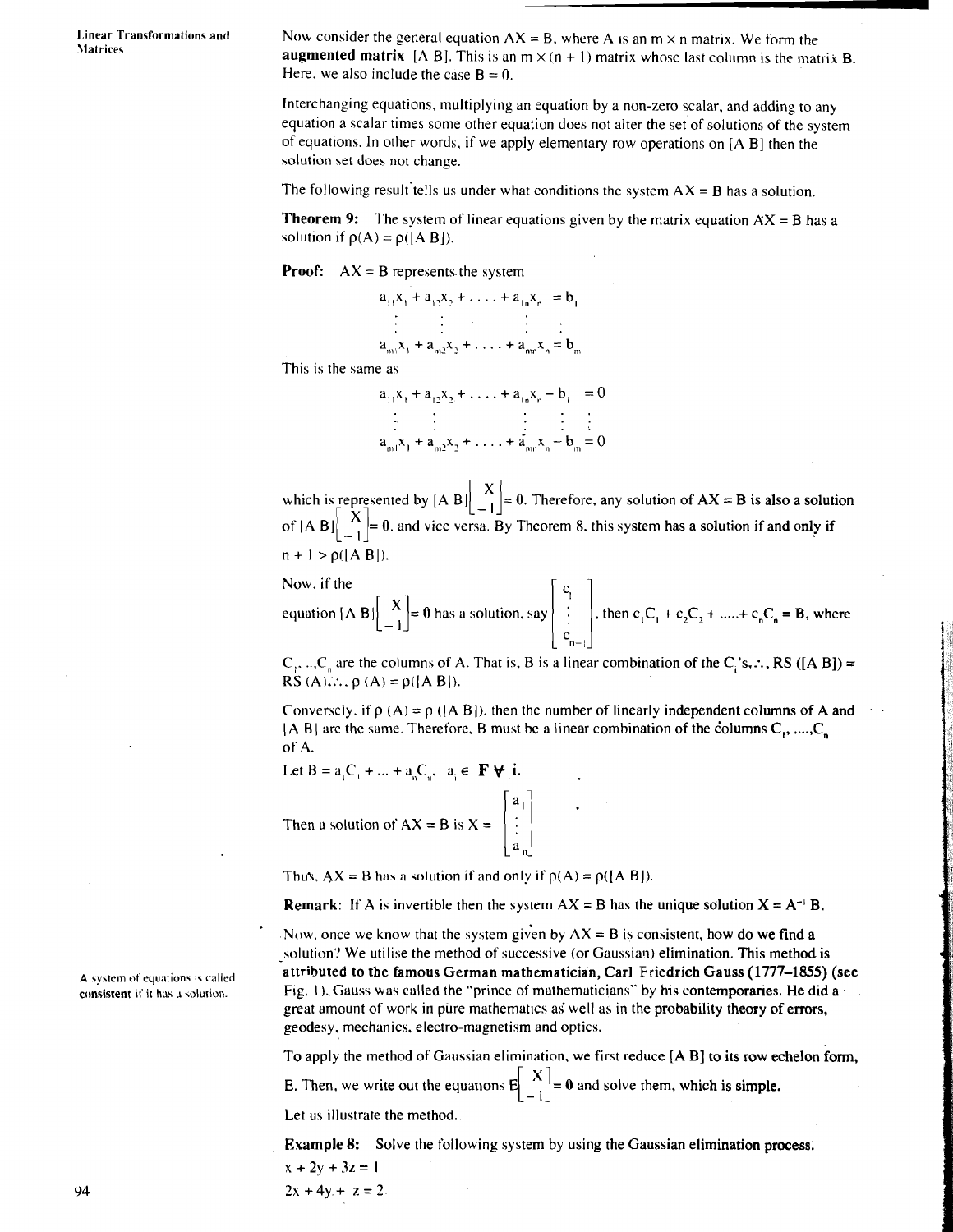**Solution:** The given system is the same as

$$
\begin{bmatrix} 1 & 2 & 3 & 1 \\ 2 & 4 & 1 & 2 \end{bmatrix} \begin{bmatrix} x \\ y \\ z \\ -1 \end{bmatrix} = \begin{bmatrix} 0 \\ 0 \\ 0 \end{bmatrix}
$$

We first reduce the coefficient matrix to echelon form.

 $\begin{bmatrix} 1 & 2 & 3 & 1 \\ 2 & 4 & 1 & 2 \end{bmatrix} R_{\lambda}(-2) \begin{bmatrix} 1 & 2 & 3 & 1 \\ 0 & 0 & -5 & 0 \end{bmatrix} R_{\lambda}(-1/5) \begin{bmatrix} 1 & 2 & 3 & 1 \\ 0 & 0 & 1 & 0 \end{bmatrix}$ 

This gives us an equivalent system of equations, namely,  $x + 2y + 3z = 1$  and  $z = 0$ .

These are, again, equivalent to  $x = 1 - 2y$  and  $z = 0$ .

We get the solution in terms of a parameter. Put y =  $\alpha$ . Then  $x = 1 - 2\alpha$ ,  $y = \alpha$ ,  $z = 0$  is a **Fig. 1: Carl Friedrich Gauss** solution, for any scalar  $\alpha$ . Thus, the solution set is  $\{(1 - 2\alpha, \alpha, 0) | \alpha \in \mathbb{R} \}.$ 

Now let us look at an example where  $B = 0$ , that is, the system is homogeneous.

**Example 9:** Obtain a solution set of the simultaneous equations

 $x + 2y + 5t = 0$  $2x + y + 7z + 6t = 0$ <br> $4x + 5y + 7z + 16t = 0$ 

**Solution:** The matrix of coefficients is

 $\begin{bmatrix} 1 & 2 & 0 & 5 \end{bmatrix}$  $A = \begin{vmatrix} 2 & 1 & 7 & 6 \end{vmatrix}$  $\begin{bmatrix} 4 & 5 & 7 & 16 \end{bmatrix}$ 

The given system is equivalent to  $AX = 0$ . A row-reduced echelon form of this matrix is

 $2 \quad 0$  $\mathcal{S}$  $0 \quad 1 \quad -7/3 \quad 4/3$ **b.** lo *0 0* 0 1

**Z."f** 

Then the given system is equivalent to

which is the solution in terms of *z* and *t*. Thus, the solution set of the given system of equations, in terms of two parameters  $\alpha$  and  $\beta$ , is

 $\{((-14/3)\alpha - (7/3)\beta, (7/3)\alpha - (4/3)\beta, \alpha, \beta\} \mid \alpha, \beta \in \mathbb{R}\}.$ 

This is a two-dimensional vector subspace of  $\mathbb{R}^4$  with basis

 $\{(-14/3, 7/3, 1, 0), (-7/3, -4/3, 0, 1)\}.$  For practice we give you the following exercise.

**E** E16) Use the Gaussian method to obtain solution sets of the following system of equations.

$$
4x1 - 3x2 + x3 - 7 = 0
$$
  

$$
x1 - 2x2 - 2x3 - 3 = 0
$$
  

$$
3x1 - x2 + 2x3 + 1 = 0
$$

i

 $\mathbf X$ 

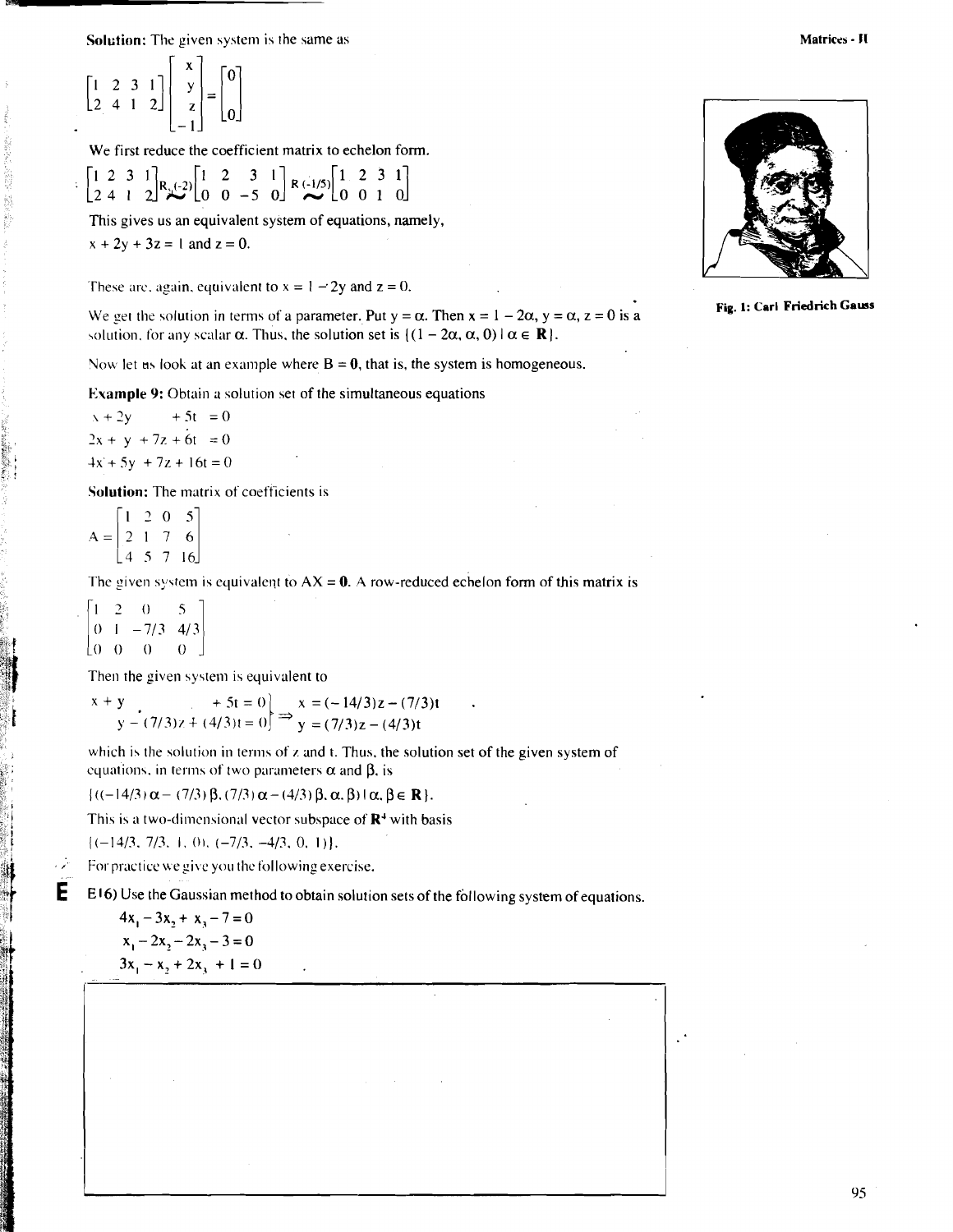And now we are near the end of this unit.

### **8.5 SUMMARY**

In this unit we covered the following points.

- 1) We defined the row rank, column rank and rank of a matrix, and showed that they are equal.
- 2) We proved that the rank of a linear transformation is equal to the rank of its matrix.
- 3) We defined the six elementary row and column operations.
- 4) We have shown you how to reduce a matrix to the row-reduced echelon form.
- 5) We have used the echelon form to obtain the inverse of a matrix.
- 6) We proved that the number of linearly independent solutions of a homogeneous system nf equations given by the matrix equation  $AX = 0$  is n-r, where  $r = rank of A$ , n = number of columns of A.
- 7) We proved that the system of linear equations given by the matrix equation  $AX = B$  is consistent if and only if  $\rho(A) = \rho([A B]).$
- 8) We have shown you how to solve asystem of linear equations by the process of successive elimination of variables, that is, the Gaussian method.

### **SOLUTIONS/ANSWERS** 8.6

- El) A is the m x n zero matrix  $\Leftrightarrow$  RS (A) = {0}.  $\Leftrightarrow$   $\rho_r(A) = 0$ .
- E2) The column space of A is the subspace of  $\mathbb{R}^2$  generated by (1,0), (0,2), (1,1). Now  $\dim_{\mathbf{R}} \text{CS}(A) \leq \dim_{\mathbf{R}} \mathbf{R}^2 = 2$ . Also (1,0) and (0,2), are linearly independent. :. {(1,0), (0, 2)} is a basis of CS(A), and  $\rho_c(A) = 2$ .

The row space of A is the subspace of  $\mathbb{R}^3$  generated by (1,0,1) and (0,2,1). These vectors are linearly independent, and hence, form a basis of RS (A).  $\therefore$   $p(A) = 2$ .

E3) The ith row of  $C = AB$  is

 $\overline{a}$ 

$$
\{c_{i1}^{\dagger} \ c_{i2}^{\dagger} \dots c_{ip}\}
$$

 $\mathbf{r}$ 

$$
=\left[\begin{array}{c}\stackrel{n}{\sum}\; a_{ik}\; b_{kl} \;\; \sum\limits_{k=1}^n a_{ik}\; b_{k\,2}\; \ldots ,\ \ \, \sum\limits_{k=1}^n a_{ik}\; b_{kp}\end{array}\right]
$$

 $= a_{11} [b_{11} b_{12} ... b_{1p}] + a_{12} [b_{21} b_{22} ... b_{2p}] + ... + a_{1n} [b_{n1} b_{n2} ... b_{np}]$ , a linear combination of the  $r_{k=1}^{k=1}$ <br>=  $a_{i_1}$  [b<sub>11</sub> b<sub>12</sub> ... b<sub>1p</sub>] +  $a_{i_2}$  [ b<sub>21</sub> b<sub>22</sub> ... b<sub>2p</sub>] + ... +  $a_{i_n}$  [b<sub>n</sub><sub>1</sub> b<sub>n</sub><br>rows of B.  $\therefore$  RS.(AB) $\subseteq$  RS(B)  $\therefore$   $\rho_r$  (AB)  $\leq \rho_r$  (B).

- E4) By Lemma  $1, \rho(AB) \le \rho_c(A) = \rho(A)$ Also  $\rho(AB) \leq \rho(B) = \rho(B)$ . :.  $\rho(AB) \leq \min(\rho(A), \rho(B)).$
- E5)  $\rho(CR) \le \min(\rho(C), \rho(R))$ But  $\rho$  (C)  $\leq$  min (m, 1) = 1. Also C  $\neq$  0.  $\therefore$   $\rho$ (C) = 1.  $\therefore$   $\rho$  (CR)  $\leq$  1.

Now, if 
$$
C = \begin{bmatrix} a_1 \\ \vdots \\ a_m \end{bmatrix}
$$
  $R = [b_1, \dots, b_n]$ , then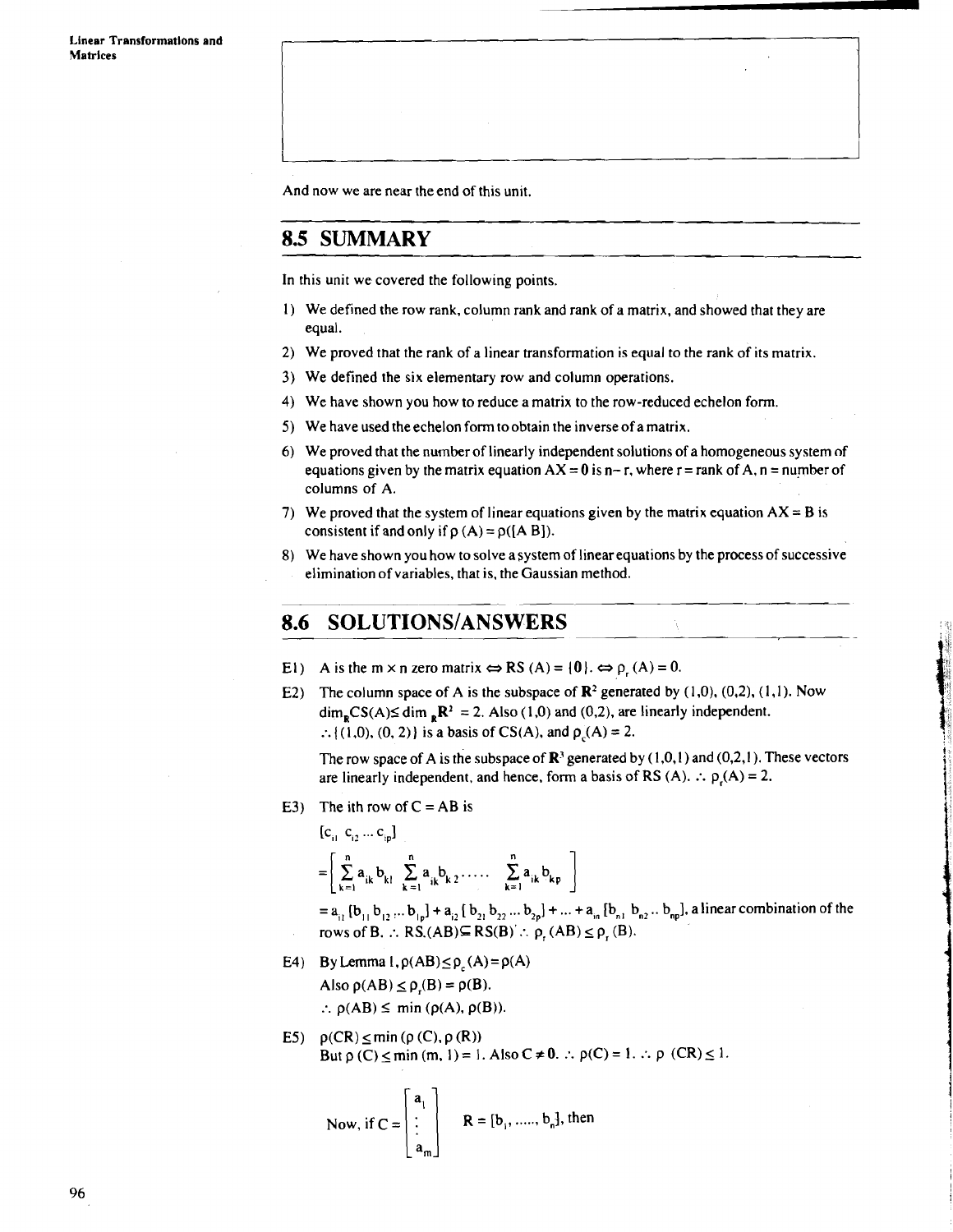CR =  $\begin{bmatrix} a_1b_1 & a_1b_2 & \cdots & a_1b_n \\ a_2b_1 & a_2b_2 & \cdots & a_2b_n \\ \vdots & \vdots & & \vdots \\ a_mb_1 & a_mb_2 & \cdots & a_mb_n \end{bmatrix}$ Since  $C \neq 0$ ,  $a_i \neq 0$ , for some i. Similarly,  $b_i \neq 0$ , for some j.  $\therefore a_i b_i \neq 0$ .  $\therefore CR \neq 0$ .  $\therefore \rho$  (CR)  $\neq 0$ .  $\therefore \rho$ (CR) = 1. PAQ =  $\begin{bmatrix} 0 & -2 & -2 \\ -3 & -4 & -3 \end{bmatrix}$ . The rows of PAQ are linearly independent.  $\therefore \rho(PAQ) = 2$ . Also  $E6$ the rows of A are linearly independent.  $\therefore \rho(A) = 2$ .  $\therefore \rho(PAQ) = \rho(A)$ . Let  $A = \begin{bmatrix} 1 & 0 & 0 \\ 0 & 2 & 0 \\ 0 & 0 & 3 \end{bmatrix}$  Then  $p(A) = 3$ .  $\therefore$  A's normal form is  $\begin{bmatrix} 1 & 0 & 0 \\ 0 & 1 & 0 \\ 0 & 0 & 1 \end{bmatrix}$  $E7)$ a)  $\begin{bmatrix} 1 & 0 & 0 \\ 0 & 0 & 1 \\ 0 & 1 & 0 \end{bmatrix}$  $E8)$ b)  $\mathbf{R}_{32} \text{ o } \mathbf{R}_{21}(\text{A}) = \mathbf{R}_{32} \begin{bmatrix} 1 & 0 & 0 \ 0 & 0 & 1 \ 0 & 1 & 0 \end{bmatrix} = \begin{bmatrix} 0 & 1 & 0 \ 0 & 1 & 0 \ 0 & 0 & 1 \end{bmatrix}$ <br>
c)  $\begin{bmatrix} 0 + 0 \times (-1) & 0 + 1 \times (-1) & 1 + 0 \times (-1) \\ 1 & 0 & 0 \\ 0 & 1 & 0 \end{bmatrix} = \begin{bmatrix} 0 & -1 & 1 \\ 1 & 0 & 0 \\ 0 & 1 & 0$ E9)  $\mathbf{R}_{23}(\mathbf{I}_4) = \begin{bmatrix} 1 & 0 & 0 & 0 \\ 0 & 0 & 1 & 0 \\ 0 & 1 & 0 & 0 \end{bmatrix} = \mathbf{C}_{23}(\mathbf{I}_4)$  $R_2(2)(I_4) = \begin{vmatrix} 1 & 0 & 0 & 0 \\ 0 & 2 & 0 & 0 \\ 0 & 0 & 1 & 0 \end{vmatrix} = C_2(2)(I_4)$  $R_{12}(3)(I_4) = \begin{vmatrix} 1 & 3 & 0 & 0 \\ 0 & 1 & 0 & 0 \\ 0 & 0 & 1 & 0 \\ 0 & 0 & 0 & 0 \end{vmatrix} = C_{21}(3)(I_4)$ E10) E (a<sup>-1</sup>) E (a) = R (a<sup>-1</sup>) (E (a)) = R (a<sup>-1</sup>) R (a) (I) = I. This proves (b).  $E_{ij}(-a) E_{ij}(a) = R_{ij}(-a) (E_{ij}(a)) = R_{ij}(-a) (R_{ij}(a) (I)) = I$ , providing (c). E11)  $E_{13}(-2) E_{13}(2) = \begin{vmatrix} 1 & 0 & -2 & 0 \\ 0 & 1 & 0 & 0 \\ 0 & 0 & 1 & 0 \\ 0 & 0 & 0 & 1 \end{vmatrix} \begin{vmatrix} 1 & 0 & 2 & 0 \\ 0 & 1 & 0 & 0 \\ 0 & 0 & 1 & 0 \\ 0 & 0 & 0 & 1 \end{vmatrix} = \begin{vmatrix} 1 & 0 & 0 & 0 \\ 0 & 1 & 0 & 0 \\ 0 & 0 & 1 & 0 \\ 0 & 0 & 0 & 1 \end{vmatrix}$ E12)  $\begin{bmatrix} 1 & 2 & 0 \\ 0 & 1 & 0 \\ 3 & 1 & 0 \end{bmatrix}$   $\begin{bmatrix} 1 & 2 & 0 \\ 0 & 1 & 0 \\ 0 & -5 & 0 \end{bmatrix}$   $\begin{bmatrix} 1 & 2 & 0 \\ 0 & 1 & 0 \\ 0 & 0 & 0 \end{bmatrix}$ E13)  $\begin{bmatrix} 1 & 2 & 0 & 5 \\ 2 & 1 & 7 & 6 \\ 4 & 5 & 7 & 10 \end{bmatrix}$  R<sub>21</sub>(-2), R<sub>31</sub>(-4)  $\begin{bmatrix} 1 & 2 & 0 & 5 \\ 0 & -3 & 7 & -4 \\ 0 & -3 & 7 & -10 \end{bmatrix}$  $R_2(-1/3)\begin{vmatrix} 1 & 2 & 0 & 5 \\ 0 & 1 & -7/13 & 4/3 \\ 0 & 3 & 7 & 10 \end{vmatrix}$ 

97